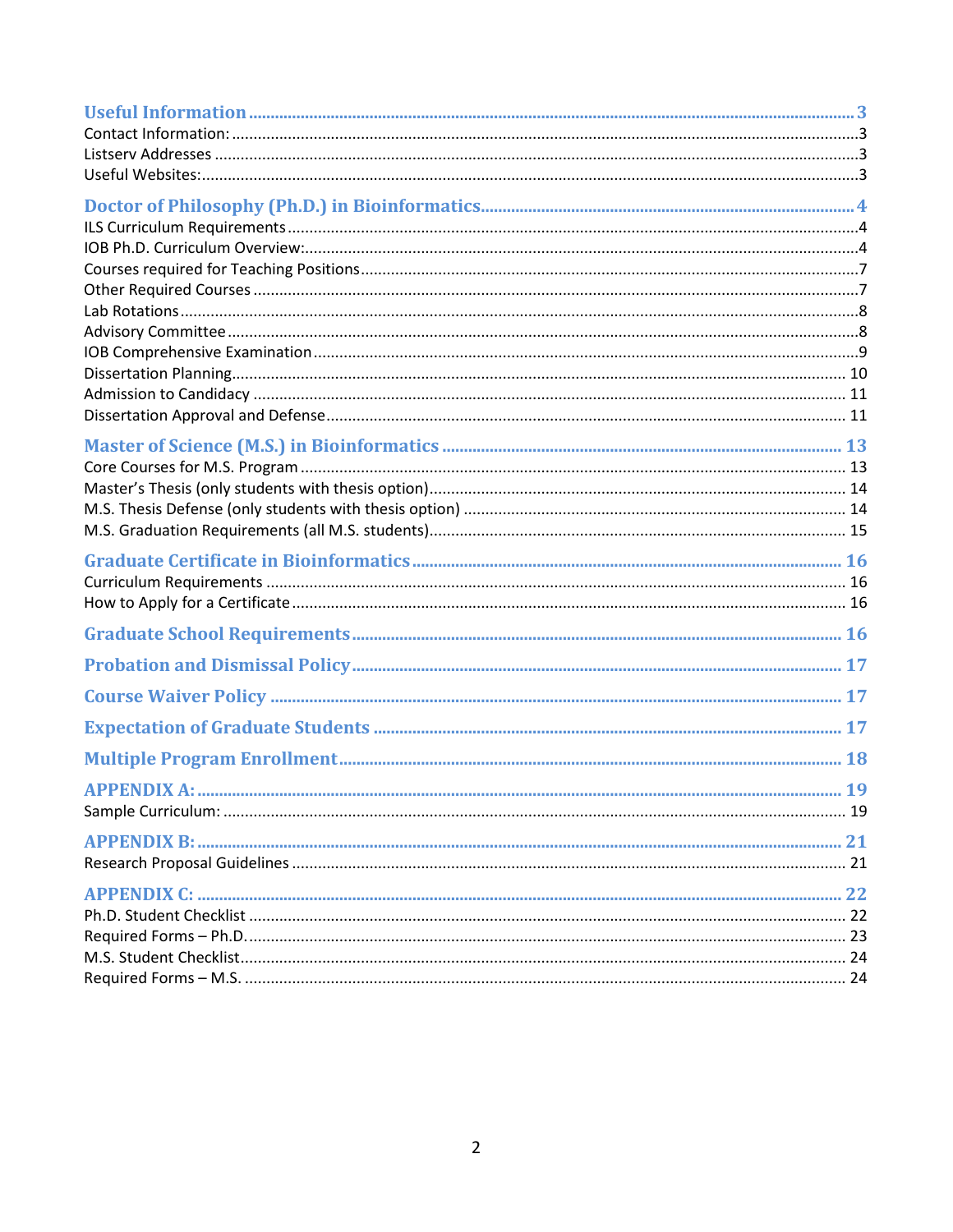## **Useful Information**

## **Contact Information:**

| April King Mosley - Graduate Program Administrator | iobgradadmin@uga.edu | 706-542-7783 |
|----------------------------------------------------|----------------------|--------------|
| Jan Mrázek – Graduate Coordinator                  | mrazek@uga.edu       | 706-542-1065 |
| Travis Glenn - IOB Director                        | travisg@uga.edu      | 706-583-0662 |
| Sandra Getz - IOB Business Administrator           | iobadmin@uga.edu     | 706-542-7784 |
| Fax number                                         |                      | 706-542-7782 |
|                                                    |                      |              |

| IOB OFFICE ADDRESS: | Institute of Bioinformatics               |
|---------------------|-------------------------------------------|
|                     | Davison Life Sciences Complex, Room B118B |
|                     | 120 Green Street                          |
|                     | Athens, GA 30602-7229                     |

### **Listserv Addresses**

[iobgrads@listserv.uga.edu](mailto:iobgrads@listserv.uga.edu) (all graduate students, administrators of the graduate program, and IOB director receive and can post to this list)

[ioball@listserv.uga.edu](mailto:ioball@listserv.uga.edu) (all IOB members including graduate students, postdocs, and faculty)

**Useful websites:**  IOB: [https://iob.uga.edu](https://iob.uga.edu/) 

IOB events/seminars: https://calendar.uga.edu/group/institute\_of\_bioinformatics

UGA Graduate School[: https://grad.uga.edu/](https://grad.uga.edu/) 

Integrated Life Sciences: https://ils.uga.edu/

Office of the Registrar:<https://reg.uga.edu/>

Office of the Bursar: https://busfin.uga.edu/bursar/

Enterprise Information Technology Services:<https://eits.uga.edu/>

Georgia Advanced Computing Resource Center[: https://gacrc.uga.edu/](https://gacrc.uga.edu/) 

International Student Life[: https://isl.uga.edu/](https://isl.uga.edu/)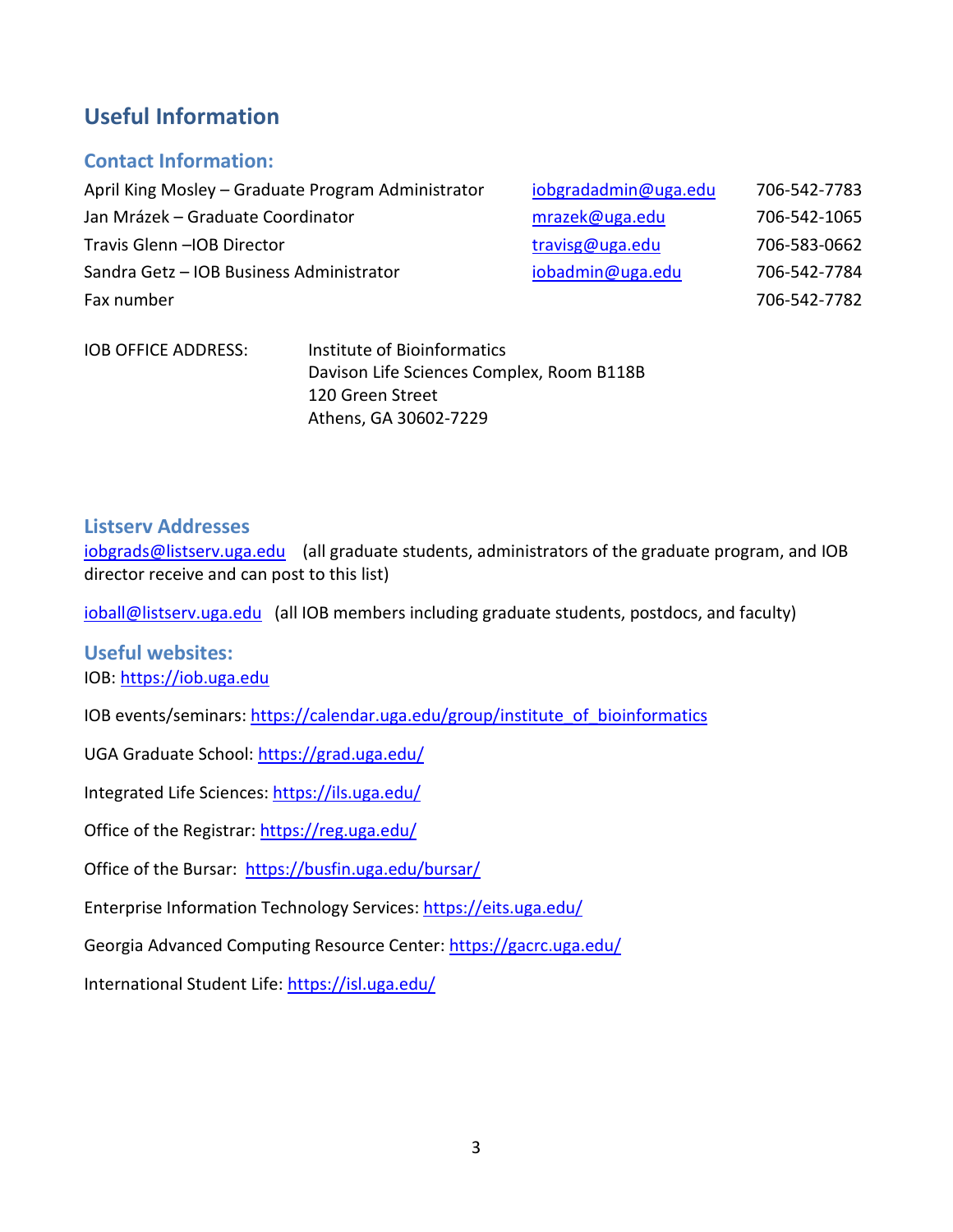# **Doctor of Philosophy (Ph.D.) in Bioinformatics**

## **ILS Curriculum Requirements:**

Students who enter the Ph.D. program through the Integrated Life Sciences (ILS) program will take the ILS Core Curriculum for the first semester. Currently, this one-semester curriculum consists of lab rotations, a professional development class, a responsible conduct of research class, a scientific literature reading class, and a data management class [\(http://ils.uga.edu/admissions/curriculum/\)](http://ils.uga.edu/admissions/curriculum/). Upon entering the Bioinformatics Ph.D. program, the student is required to follow the curriculum described below. For a suggested course schedule, see Appendix A.

## **IOB Ph.D. Curriculum Overview:**

| <b>Prerequisites</b>                                                     | <b>Core (All Required)</b>                                                               | <b>Electives</b>       |  |  |  |  |
|--------------------------------------------------------------------------|------------------------------------------------------------------------------------------|------------------------|--|--|--|--|
| <b>Intro Molecular Genetics</b><br>BINF 8441 (3.0) Statistical Inference |                                                                                          | One elective from IOB  |  |  |  |  |
| Intro Biochemistry                                                       | for Life Sciences                                                                        | approved list          |  |  |  |  |
| Intro to Statistics and                                                  | BINF 8500 (3.0)* Bioinformatics                                                          |                        |  |  |  |  |
| Probability                                                              | Algorithms                                                                               | One elective chosen by |  |  |  |  |
| Proficiency in a programming                                             | BINF 8600 (1.0) Intro Grant Writing                                                      | advisory committee     |  |  |  |  |
| language                                                                 |                                                                                          |                        |  |  |  |  |
| <b>Intro Calculus</b>                                                    |                                                                                          |                        |  |  |  |  |
| <b>Other Required Courses</b>                                            |                                                                                          |                        |  |  |  |  |
| BINF 8001 (1.0) – Graduate Professional Development                      |                                                                                          |                        |  |  |  |  |
| BINF $8060'$ (1.0) - IOB Seminar                                         |                                                                                          |                        |  |  |  |  |
|                                                                          | BINF 8061 <sup><math>+</math></sup> (1.0) – IOB Student Scientific Communication Seminar |                        |  |  |  |  |
| BINF 8970 $(1.0-2.0)$ – Lab Meeting                                      |                                                                                          |                        |  |  |  |  |
| BINF 8900L (3.0) - Rotations (for non-ILS students)                      |                                                                                          |                        |  |  |  |  |
| BINF 9000 (1.0-18.0) - Dissertation Research                             |                                                                                          |                        |  |  |  |  |
| BINF 9300 $(1.0-12.0)$ - Dissertation Writing                            |                                                                                          |                        |  |  |  |  |
| GRSC 7770 (1.0-3.0) – required for Teaching Assistants only              |                                                                                          |                        |  |  |  |  |

 $\degree$ Required every semester;  $\dagger$  Required every semester in years 1-3 and once a year in years 4-5 but students are encouraged to audit the class (without an attendance requirement) during semesters when they are not required to take it; \*Prerequisite course is BINF 8006 "Advanced Programming and Algorithms for Informatics" (may be waived for students who demonstrate sufficient proficiency in computer programming to complete BINF 8500)

## **Requirements for 8000 Level Courses**

Graduate School rules require that Ph.D. students with a Master's degree take at least 16.0 credit hours of 8000 level courses, while students without a Master's degree must take 20.0 credit hours of 8000 level courses. Doctoral research (9000), independent study courses, directed study, and dissertation writing (9300) may not be counted in the 8000 level requirements.

#### **Program Prerequisites**

It is assumed that students entering the program have taken introductory courses in molecular genetics, biochemistry, calculus, and statistics & probability. Prior computer programming experience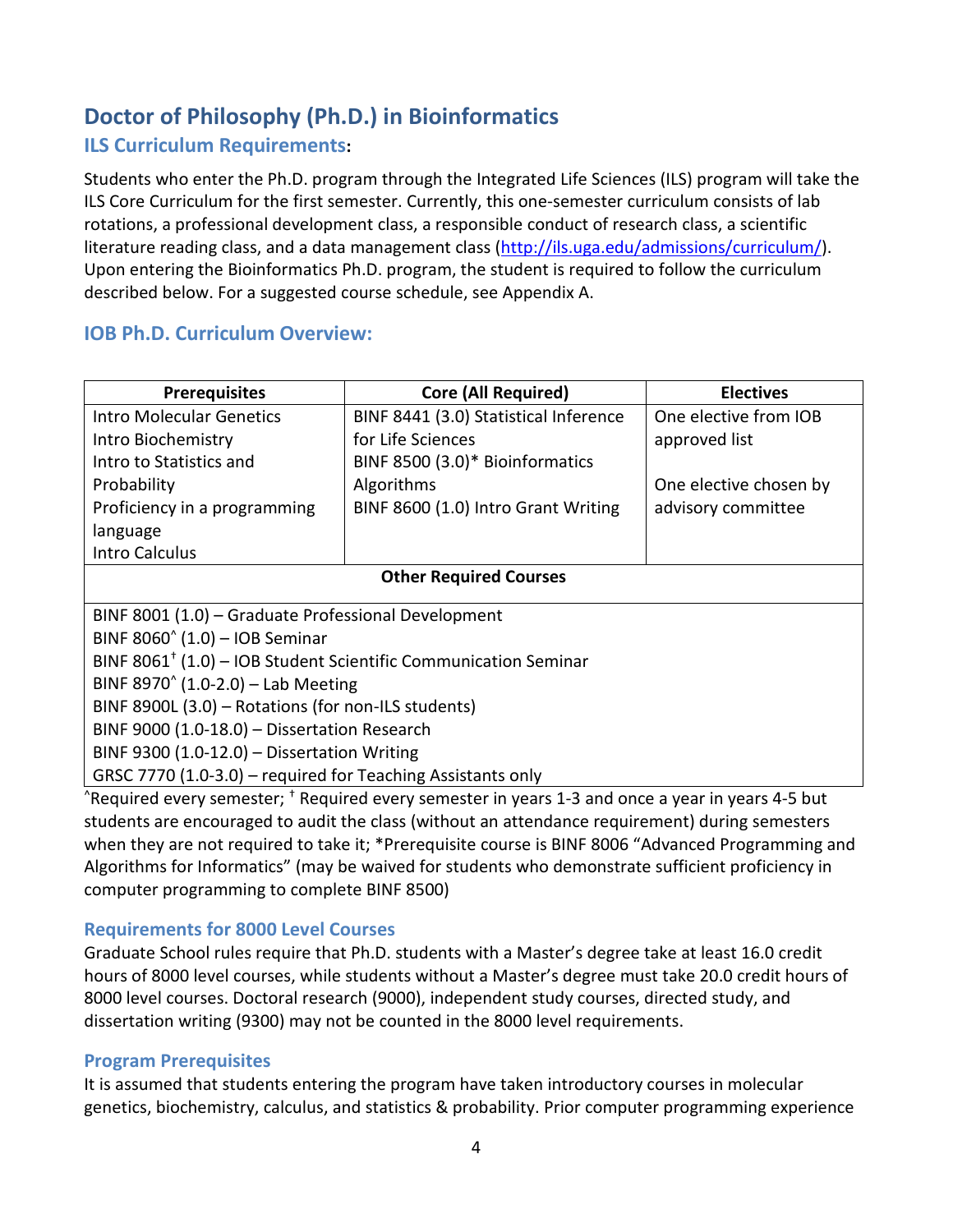is beneficial but not required. Students who lack in any of these areas must take appropriate courses in their first year in the program. These courses may not be counted towards degree requirements.

## **Registration Requirements**

Students will register for 18.0 credits in all semesters they are enrolled, including Summer semesters. This is to accurately reflect the time and effort BINF students put into their research. Exceptions to this requirement are made on a case-by-case basis, and only in anticipation of the semester in which the requirement will not be met. Requests to enroll for less than the required amount should be submitted to the Graduate Program Administrator prior to registration for the effected semester. For specific questions, please contact the Graduate Program Administrator.

## **Core Courses**

## *All students are required to take a core of three bioinformatics courses:*

BINF 8441 (3.0): Statistical Inference for the Life Sciences. Introductory statistics for students in the life sciences, including probability, discrete and continuous random variables, distributions, expectations, maximum likelihood, Bayesian inference, hypothesis testing, and linear regression. These topics will be mixed with applications of the statistical concepts to biological data. Statistical inference and real data analysis are implemented in R.

BINF 8500 (3.0): Bioinformatics Algorithms. A hands-on course in which students will design and implement selected bioinformatics algorithms.

BINF 8600 (1.0): Grant Writing. The course introduces the principles of successful grant writing and manuscript preparation. Students are expected to develop and produce a grant proposal in the NIH or NSF format.

## **IOB Approved Electives**

*Students are required to take one elective course that focuses on applying bioinformatics analyses to real data.* Examples include BINF 8211, GENE (BINF) 8940, FANR (BINF) 8140, BINF 8980, PBIO (BINF) 8350, and other classes listed below. Requests to add other courses to this list may be made in writing to the Graduate Affairs Committee. Any such course must have a strong emphasis on applications to the analysis of experimental data.

BINF 8211 (3.0): Advanced Methods for Biological Data Analyses. Advanced strategies and methodologies for large-scale data analyses in support of genomics, transcriptomics, proteomics, and studies of biological pathways and networks. Offered Spring semester every year.

FANR (BINF) 8140 (3.0): Functional Genomics. Fundamentals and practical applications of functional genomics in biological research. Lecture- and paper-based discussion on topics including gene discovery, genome sequencing, transcript profiling by microarray and next-generation sequencing (RNA- Seq), regulation of gene expression, forward and reverse genetics, proteomics, metabolomics, correlation network analysis, and ecological genomics. Offered Spring semester every year.

GENE (BINF) 8940 (3.0): Applied Genome Analysis. Hands-on application of bioinformatics approaches used in whole genome analyses. Topics will include aspects of genome assembly, annotation, expression studies, ChIP-sequence, and comparative genomics. Emphasis is placed on mastery and critical evaluation of the approaches used for whole genome analyses rather than any particular software program or approach. Offered Fall and Spring semesters every year.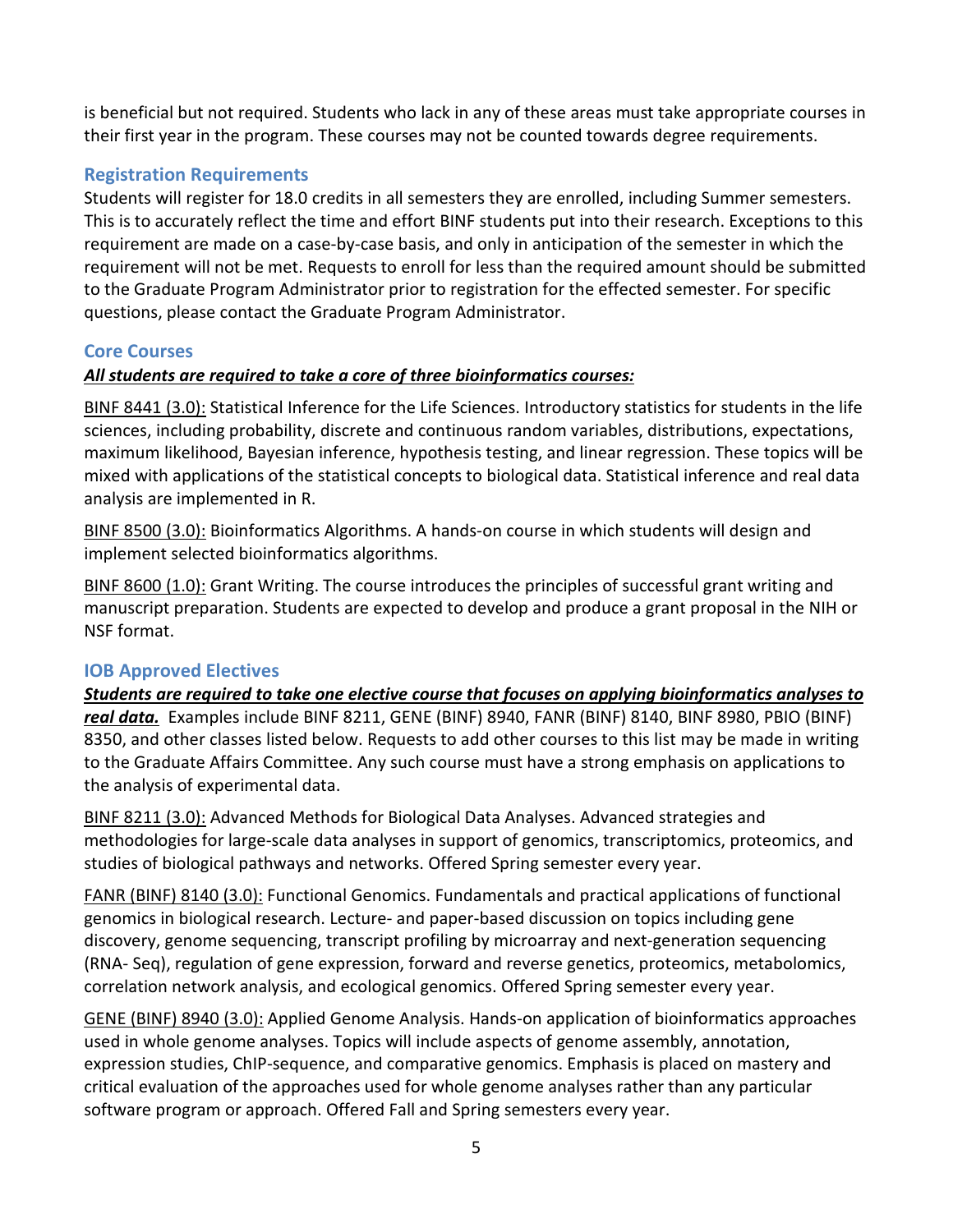BINF 8950 (3.0): Systems Biology. Broad introduction to mathematical modeling for molecular processes in living systems. Offered Spring semester every year.

BINF 8980, 8980D (4.0): Case studies in Systems Biology. Shared research experience in systems biology. The research case study subject will vary each semester. Emphasis will be placed on state-ofthe art, transformative research. Offered Fall and Spring semester every year, as needed.

PBIO (BINF) 8350 (3.0), Molecular Phylogenetics and Evolution. The course includes hands-on training of phylogenetic and population genomic methods, discussions of the underlying assumptions of these methods, and an opportunity to frame and execute a term project relevant to each student's research interests ranging from the evolutionary ecology of trait evolution and diversification to the molecular evolution of gene families. With just 12-16 students in the course, lecture topics will be tailored to student interests. Offered Spring semester every year.

CHEM (BCMB) (BINF) 8330 (3.0), Macromolecular Simulations. Introduces techniques of molecular simulation relevant to biomolecular systems, and provides extensive hands-on experience with current modeling and simulational programs. Typical projects include protein homology modeling, 3-D structure refinement by molecular dynamics simulations, and the calculation of interaction energies. Offered Spring semester every year.

BCMB(BINF) 8125 (3.0), Cancer Bioinformatics. This course teaches a fundamentally novel framework of cancer biology. Throughout this course, students will learn how the initial and seemingly harmless stressors induced by chronic inflammation or ROS accumulation can lead to increasingly malignant development of neoplastic cancer tumors as a result of adaptation to the also evolving microenvironment. Offered Spring semester every year.

EHSC 8460 (L) (1.0-3.0): Environmental Genomics. Covers the background and use of new high throughput genomic tools for environmental studies. Content and credits will vary depending on subjects covered, which are modified to meet the needs of enrolled students.

ENGR 8260 (L) (3.0): Computer-Aided Drug Design and Engineering. The course will introduce many upto-date bioinformatics tools, analyze the strengths and weaknesses of the algorithms, and their applications in different biological problems, especially virtual drug design. Topics include sequence alignment, genome comparison, protein structure comparison, structure prediction, model construction and simulation, virtual drug screening, and drug repurposing.

STAT 8440 (3.0): Statistical Inference for Bioinformatics. Concepts of statistical inference for students in the life sciences, including maximum likelihood, Bayesian inference, and stochastic modelling. The course focuses on Hidden Markov models, continuous time Markov chain (Poisson process, birth and death process, coalescent process), and their applications in modeling biological data. These topics will be mixed with applications of the statistical concepts to biological data. Emphasizes computer simulation over mathematical manipulation.

EPID 8060(E) (3.0): Modern Applied Data Analysis. Covers a variety of modern approaches for analyzing and interpreting data commonly encountered in public health, biomedical sciences, and related areas.

## **General Electives**

*Students are required to take one elective, as directed by their advisory committee.* Any selection of elective that is approved by the Graduate Coordinator and the student's committee are acceptable. However, students will not be allowed to count program prerequisites as elective courses.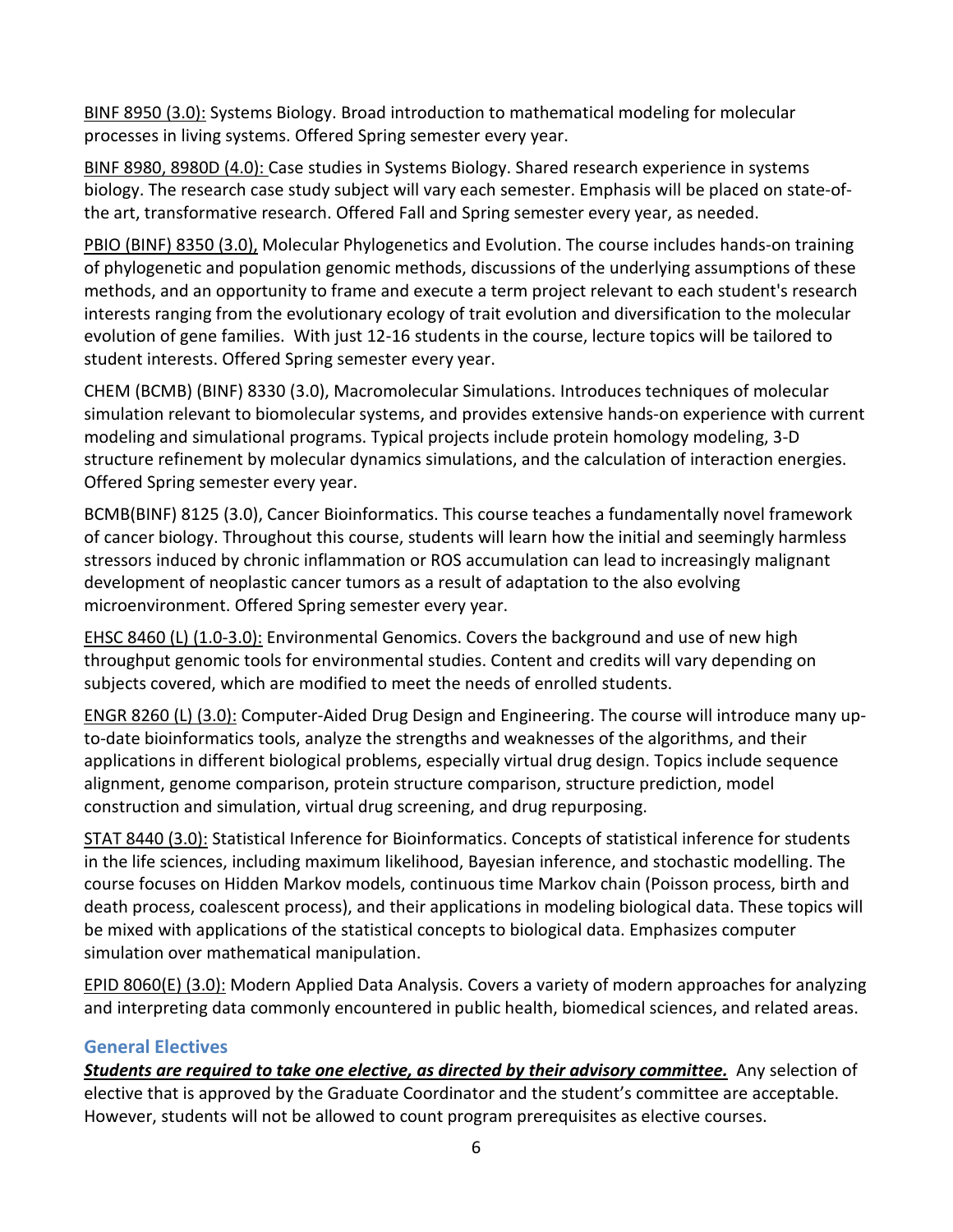#### **Additional Electives**

Student advisory committees may specify additional requirements designed to extend the breadth or depth of the student's knowledge in the area of their specialization. These additional requirements may include both graduate and specialized undergraduate courses deemed appropriate by the student's advisory committee. It is expected that such additional requirements will be instituted mainly for students whose focus is more computational because these programs traditionally require more courses than biological disciplines.

## **Courses Required for Teaching Positions**

For those students who have a teaching assistantship at any point in their program, it is required they take GRSC 7770. If the student speaks English as a second language, they must pass a language proficiency exam. The exam will be coordinated through the Graduate School. If the student is unable to pass the proficiency exam, they must register for LLED 7768 or LLED 7769.

GRSC 7770 (1.0-3.0): Graduate Seminar. Provides graduate teaching assistants with knowledge of pedagogical approaches and available support systems. Special sections are reserved for international students, with focus on use of language, pedagogy, and cultural aspects of teaching in this country. Offered every year.

LLED 7768 (3.0): International Graduate Internship I. Provides international graduate teaching assistants with knowledge of pedagogical approaches and available support systems. The course focuses on cultural aspects of teaching and English language for the classroom with particular attention to pronunciation, stress, and intonation patterns. Offered Fall and Spring semester every year.

LLED 7769 (3.0): International Graduate Internship II. Provides international graduate teaching assistants with knowledge of pedagogical approaches and available support systems. The course focuses on English language for the classroom and cultural aspects of teaching with emphasis on presentation skills and audience awareness. Offered Fall and Spring semester every year.

## **Other Required Courses**

## *In addition to the courses above, all students are required to take the following:*

- BINF 8001 (1.0): Graduate Professional Development. Taken Spring of the first year
- BINF 8060 (1.0): IOB Seminar. Taken every Fall and Spring semesters
- **BINF 8061 (1.0): IOB Student Scientific Communication Seminar. Taken every Fall and Spring** semester for the first three years, then at least once a year in years 4 and 5
- BINF 8900L (3.0): Lab rotation (for non-ILS students)\*
- BINF 8970 (1.0-2.0): Current Topics in Research (Lab meetings). **Taken every semester**
- BINF 9000 (1.0-18.0): Doctoral research. Taken to fulfill credit load requirements after the completion of courses
- BINF 9300 (3.0-12.0): Doctoral dissertation. Minimum of 3.0 credits total

\*Satisfied by GRSC 8000 for students entering through ILS Program. This requirement also does not apply to students who already selected a major professor at the time of admission.

BINF 8060 (1.0): Bioinformatics Seminar. Seminar dealing with various topics in current Bioinformatics. Offered Fall and Spring semester every year.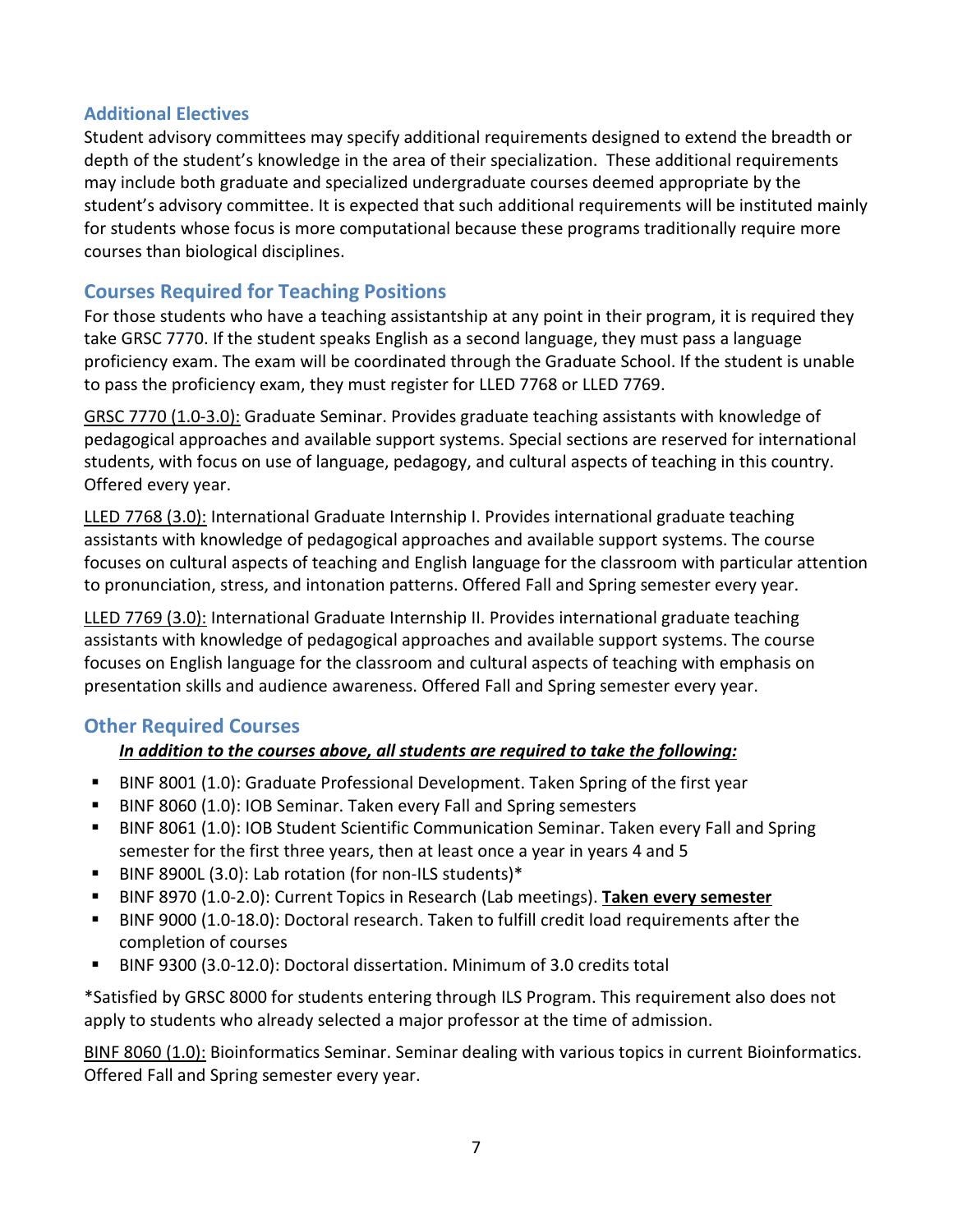BINF 8061 (1.0): Institute of Bioinformatics Student Seminar. A special seminar class focused on student research presentations with an emphasis on presentation skills. While all students are required to attend in their first three years and once a semester in years 4 and 5, only students in their second year and beyond are required to present. Students are encouraged to audit the class even when attendance is not required since new students benefit from experience of more senior students. Offered Fall and Spring semester every year.

BINF 8900L (3.0): Bioinformatics Lab Rotation. Students will be exposed to research topics and techniques by participating in the research projects of Bioinformatics faculty members. Offered Fall and Spring semester every year, as needed. Satisfied by GRSC 8000 for students entering through ILS Program and not required for students admitted directly into a specific lab.

BINF 8970 (1.0-2.0): Current Topics in Research. Subjects of current interest in Bioinformatics research. Current literature and modern analysis of research results. Course is designed to meet the specific research needs of the student. Offered at the request of faculty. This course is also used to cover student time and effort spent in research lab meetings within their chosen research laboratory. Students register for sections offered by their thesis advisor. Offered Fall, Spring, and Summer semester every year.

BINF 9000 (1.0-18.0): Doctoral Research. Research while enrolled for a doctoral degree under the direction of faculty members. Offered Fall, Spring and Summer semester every year.

BINF 9300 (1.0-12.0): Doctoral Dissertation. Dissertation writing under the direction of the major professor. Offered Fall, Spring and Summer semester every year.

NOTE: Bioinformatics students are to take 9000 and 9300 hours in BINF only. No other department courses in 9000 and 9300 will be allowed.

## **Lab Rotations**

Students who enter through the ILS program will complete rotations in their first semester at UGA. ILS students register for GRSC 8000 (Lab Rotations) and will complete three 6-week rotations during the semester. By the end of the first semester, ILS students will join a lab. ILS students will begin taking the IOB Core curriculum upon joining the Bioinformatics program. Please be pro-active in contacting faculty about arranging rotations.

Students who enter the bioinformatics PhD program directly and are not committed to a major professor upon entering the program will rotate through labs in order to find a major professor. Students will spend one third of a semester in each of three different labs, participating in research work in that lab (BINF 8900L). Rotations will occur on a regular schedule. See the IOB faculty Webpage for a list of approved faculty and links to their sites [\(http://iob.uga.edu/faculty/\)](http://iob.uga.edu/faculty/).

## **Advisory Committee**

Upon arrival at the University, students will meet with the Graduate Coordinator and/or the Graduate Program Administrator for guidance and mentoring.

Because this program is interdisciplinary, students will be advised to take prerequisite courses in areas where the student does not have the necessary background.

*Students will select their major professor by the end of the Fall semester of their first year.* The major professor must be a Full or Adjunct Faculty member of the Institute of Bioinformatics, and a member of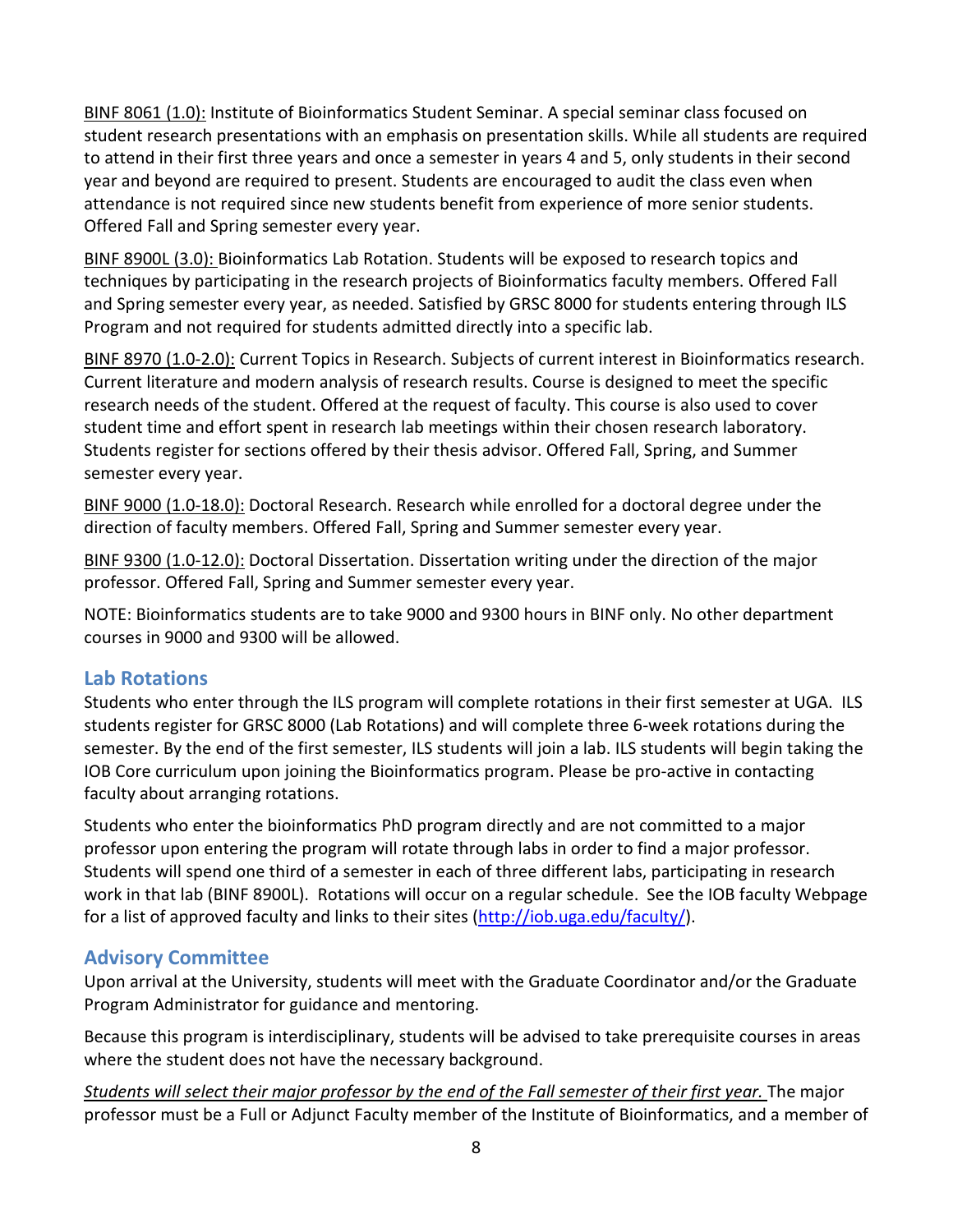the Graduate Faculty. *By the end of Spring semester of the first year, students must establish an advisory committee.* The student's major professor serves as the chair of the advisory committee and the student should work with the major professor to select other members of the committee. The advisory committee must consist of the major professor and at least three other UGA Graduate Faculty members. At least two members of the advisory committee, including the major professor, must be Full or Adjunct Faculty of the IOB. The advisory committee should be composed of representatives of both the biological and the quantitative sciences. At least one member of the advisory committee will represent the student's focused area of study e.g. computer science, plant biology, microbiology, etc., from outside the institute. This member of the committee will provide input from outside bioinformatics and ensure that the program of study is consistent with the practices of the most related outside discipline. In some instances, the student may benefit from expertise of an external member (not UGA faculty); an external member can be included in addition to four members who are UGA Graduate Faculty (including the major professor).

The advisory committee will meet with the students no less than once per academic year. The advisory committee will be responsible for mentoring the student's research and training, approving the student's program of study, administering the written and oral comprehensive examination, approving the subject for the dissertation, approving the completed dissertation, and approving the student's defense of their research. Students will take their comprehensive examination during their second year, supervised by the major professor, under the Graduate School guidelines.

#### *Advisory Committee form is required, see:*

#### <https://grad.uga.edu/index.php/current-students/forms/>

#### **IOB Comprehensive Examination**

Students must take their comprehensive exams by the end of the fall semester of their third year in the PhD program (including the time in ILS or IPS programs), but are encouraged to take the exams before the end of their second year. At least one committee meeting must have occurred prior to submission of the written portion of the comprehensive exam. In justified situations, the student's advisor can petition GAC to postpone the exam. Such requests must be sent to the Graduate Coordinator (with a copy to the Graduate Program Administrator) at least 12 weeks before the last day of classes in that semester and must include detailed justification of the request.

The comprehensive exam will be comprised of a written portion and an oral portion. The written portion will be submitted by the student to their advisory committee before the oral portion, and will consist of a written proposal of the student's dissertation research, based on NIH guidelines. It is expected that students are able to articulate the rationale for their proposed research and be able to explain and justify their research strategy. For more information about the proposal format, see Appendix B.

The student should coordinate with their advisory committee to establish a timeline for submission of the written portion of the exam and scheduling of the oral exam. This process will take about four weeks from submission of the written exam until the date of the oral exam. The student should begin by scheduling the oral exam date and time with their advisory committee and notifying the Graduate Program Administrator of the agreed upon time. At least four weeks before the oral exam date, the student should submit the written portion of the exam to the committee and the Graduate Program Administrator. Each committee member will then have two weeks to review and submit a grade of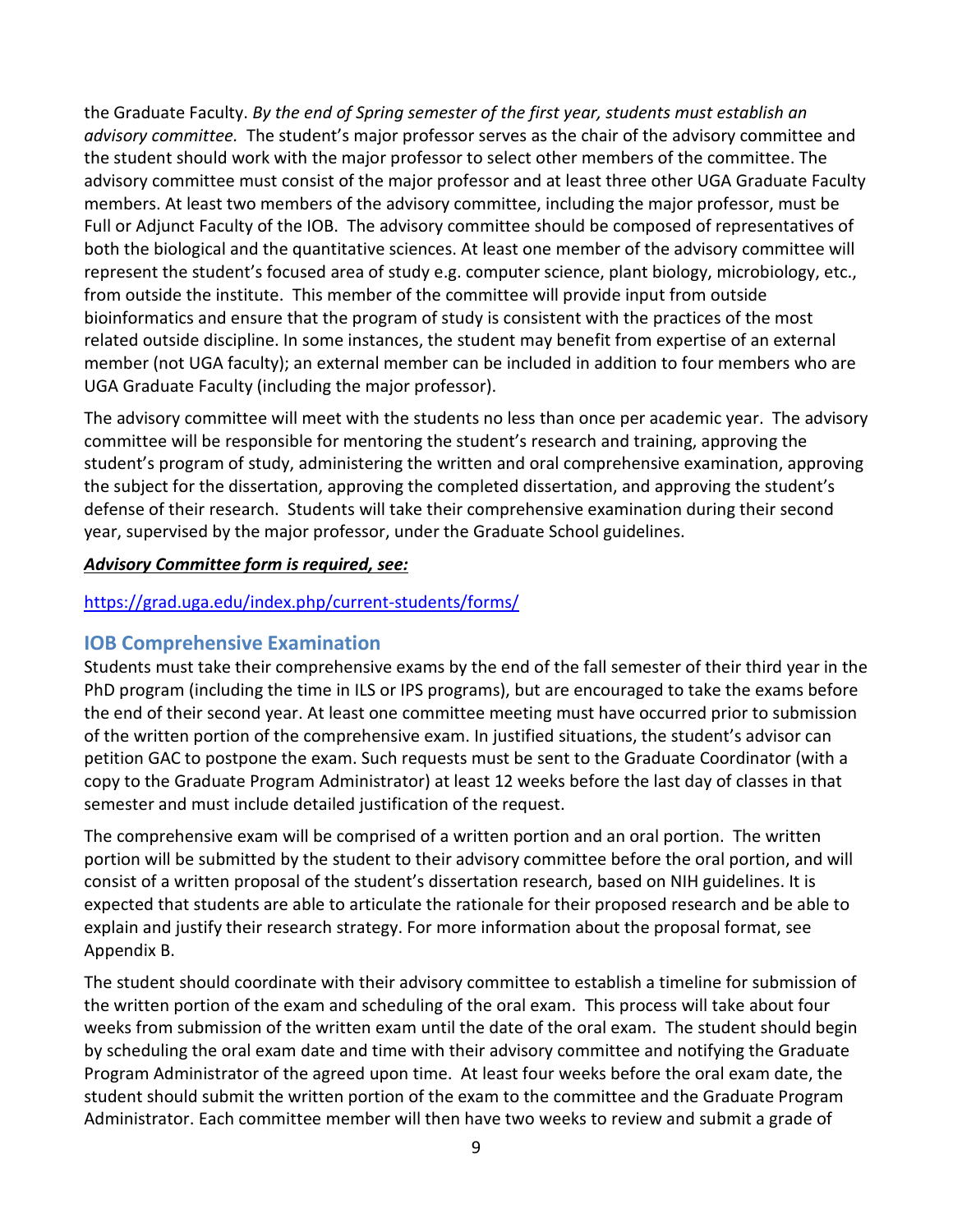'pass' or 'fail' via email to the student and the Graduate Program Administrator. To pass the written portion and go on to the oral portion, the student must receive no more than one failing grade. If a committee member does not provide a grade two weeks after submission of the written exam, the grade will be marked as a 'pass' for that committee member. The Graduate Program Administrator will compile grades and send results to student and the entire committee. If there are more than one failing grade on the written exam, the Graduate Program Administrator will alert the Graduate Coordinator and advisor as soon as possible, detailing the outcome of the exam. Once the student has passed the written portion of the exam, the Graduate Program Administrator will make the official announcement of the date, time, and place of the oral portion of the exam. The official announcement must be made at least two weeks before the oral exam, as required by the Graduate School.

Prior to the oral exam, the student will obtain the "Report of the Written and Oral Comprehensive Examination" form required by the Graduate School from the Graduate Program Administrator. These forms must be taken to the oral exam by the student. The oral exam will last at least two hours, but not longer than three hours. The student will prepare a presentation of no more than 20 slides that are intended to serve as a framework of the discussion of the proposed research. The student's presentation should last for approximately 20-25 minutes without interruptions, followed by questions from the advisory committee and other faculty present. Questions during the exam will consist of both general and specific knowledge related to the student's proposed research as described in their presentation and written proposal. A member of the student's committee, other than the advisor, will serve as chair of the exam. The advisor is not allowed to answer questions for the student, and will not participate in the discussion unless granted permission by the exam chair.

At the conclusion of the oral exam, the committee will provide pass/fail grades on the oral component of the exam. UGA Graduate School requirements indicate that there may be only one failing grade on each part of the exam from the committee for the exam to be considered passing. The student's advisor may issue a failing grade and the student may still pass.

Students who fail their comprehensive exam, either written or oral portion, may make a second attempt at the exam, but they must pass the exam by the end of their third year in the program (as with the initial exam date, the advisor may petition the GAC for extension in justified situations). If the student fails on the second attempt, the matter will be forwarded to the Graduate Affairs Committee for review and recommendations. Possible outcomes include, but are not limited to, change of degree objective from Ph.D. to Master's level, or student exiting the program without degree. Recommendations from the Graduate Affairs Committee may be considered after reviewing the situation with the student, the student's advisor, and the student's advisory committee.

#### *Final Program of Study Form is required PRIOR to Notice of Exam, see:*

#### <https://grad.uga.edu/index.php/current-students/forms/>

#### **Dissertation Planning**

A written proposal, or prospectus, serves as the written component of the comprehensive exam. This proposal will detail the breadth and scope of research the student plans to undertake during their dissertation research. It is expected that the committee will provide input on this proposal to ensure that the proposal represents a viable dissertation project. However, it is expected that the proposal will be entirely the student's own work. It is important to note that the student is not required to have data prior to taking their comprehensive exams.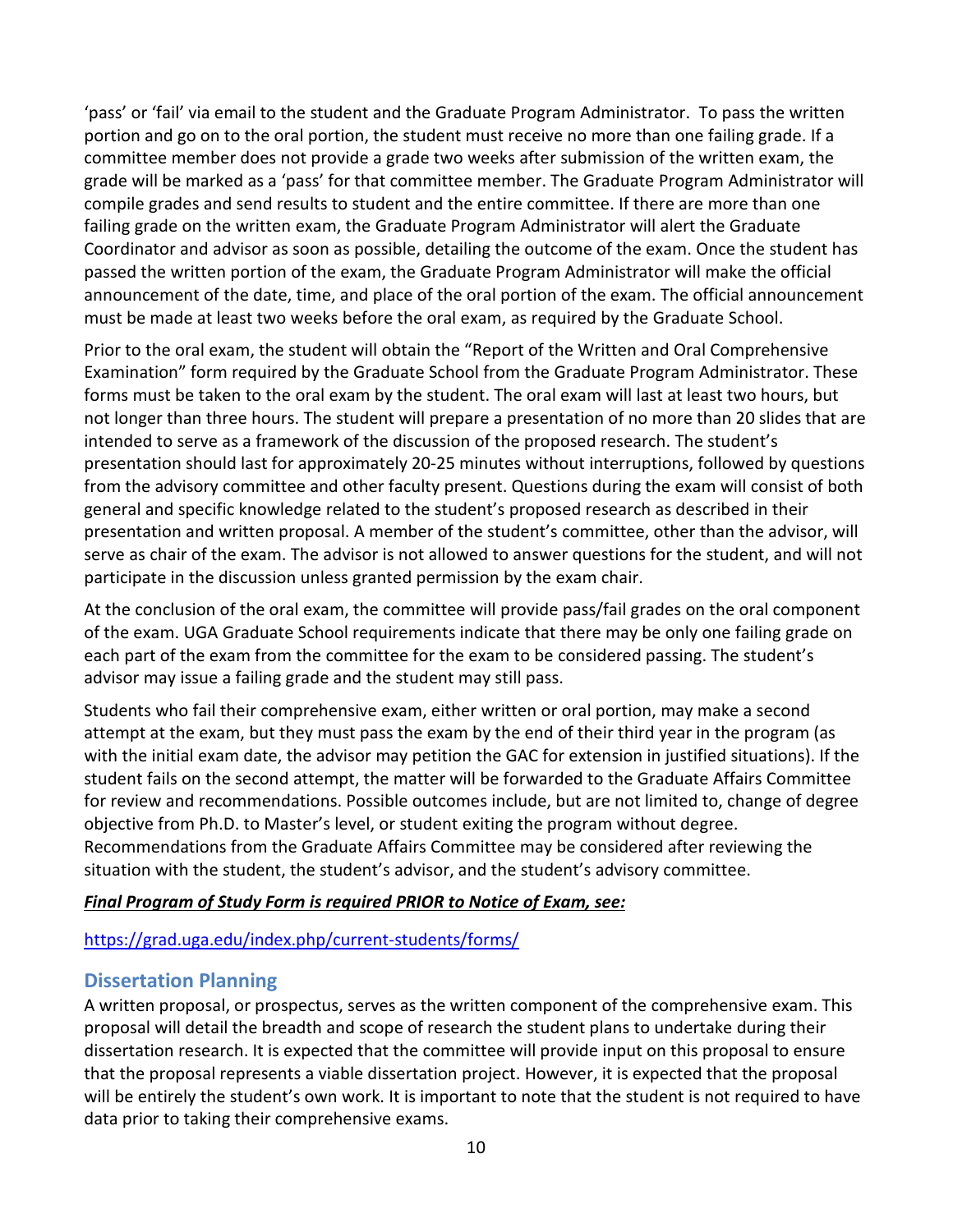## **Admission to Candidacy**

The student will submit an Application for Admission to Candidacy form along with the Report of the Written and Oral Comprehensive Examination form, indicating they have passed the comprehensive exam. The Graduate Program Administrator will assist the student in the preparation of the required forms. The Application for Admission to Candidacy for Doctoral Degrees form must be filed with the Graduate School at least one full semester before graduation. Once the student has been admitted to candidacy, they may register for Doctoral Dissertation (BINF 9300) credit hours.

The Graduate School prepares the Report of Written and Oral Comprehensive Examination form and sends it to the Graduate Program Administrator.

#### *Application for Admission to Candidacy is required, see:*

#### <https://grad.uga.edu/index.php/current-students/forms/>

## **Dissertation Approval and Defense**

The student's dissertation must represent originality in research, independent thinking, scholarly ability, and technical mastery of a field of study in bioinformatics. The conclusions must be logical, the literary form acceptable, and the contribution to knowledge meriting publication. The dissertation must also demonstrate competent style and organization (see [Graduate School guidelines](http://grad.uga.edu/index.php/current-students/policies-procedures/theses-dissertations-guidelines/theses-and-dissertations-overview/) and the [Style Manual](https://grad.uga.edu/wp-content/uploads/2021/05/theses_and_dissertations-STYLE-GUIDE_.pdf) for theses and dissertations). While working on the dissertation, the student must enroll for a minimum of 3.0 credit hours of BINF 9300 (Doctoral Dissertation). Students may not register for this course until they have been admitted to candidacy. Once the student's major professor approves the final version of the dissertation, it will be distributed to the other members of the advisory committee, and a dissertation defense scheduled no sooner than three weeks after the distribution. The Graduate School requires two weeks' notice of the defense exam; therefore, the student will contact the Graduate Program Administrator prior to scheduling the defense and provide the Notice of Exam form at least three weeks prior to the defense date. The defense will consist of a public presentation followed by a private defense during which only the student and advisory committee will be in attendance. The public presentation is open to anyone who wishes to attend. The student and committee chair must appear in person for both components of the defense, but other committee members can participate via teleconference or video conference, provided that the comments of all participants can clearly and consistently be heard. If the major professor is not able to attend the defense in person, they can designate a substitute chair who is a current member of the committee. The advisory committee must approve the student's dissertation and defense with no more than one dissenting vote and must certify their approval in writing. An abstention is not allowable for the final defense. The results of the defense of the dissertation must be reported to the Graduate School at least two weeks prior to graduation for the current semester.

Once the dissertation has been approved by the advisory committee and the final oral examination has been passed, the dissertation must be submitted to the Graduate School for final approval no later than two weeks prior to graduation of the following semester. Dissertations that are not submitted by this deadline must be defended again and approved by the advisory committee before they will be considered by the Graduate School for final approval.

#### *Dissertation and Final Examination Approval form is required, see:*

<https://grad.uga.edu/index.php/current-students/forms/>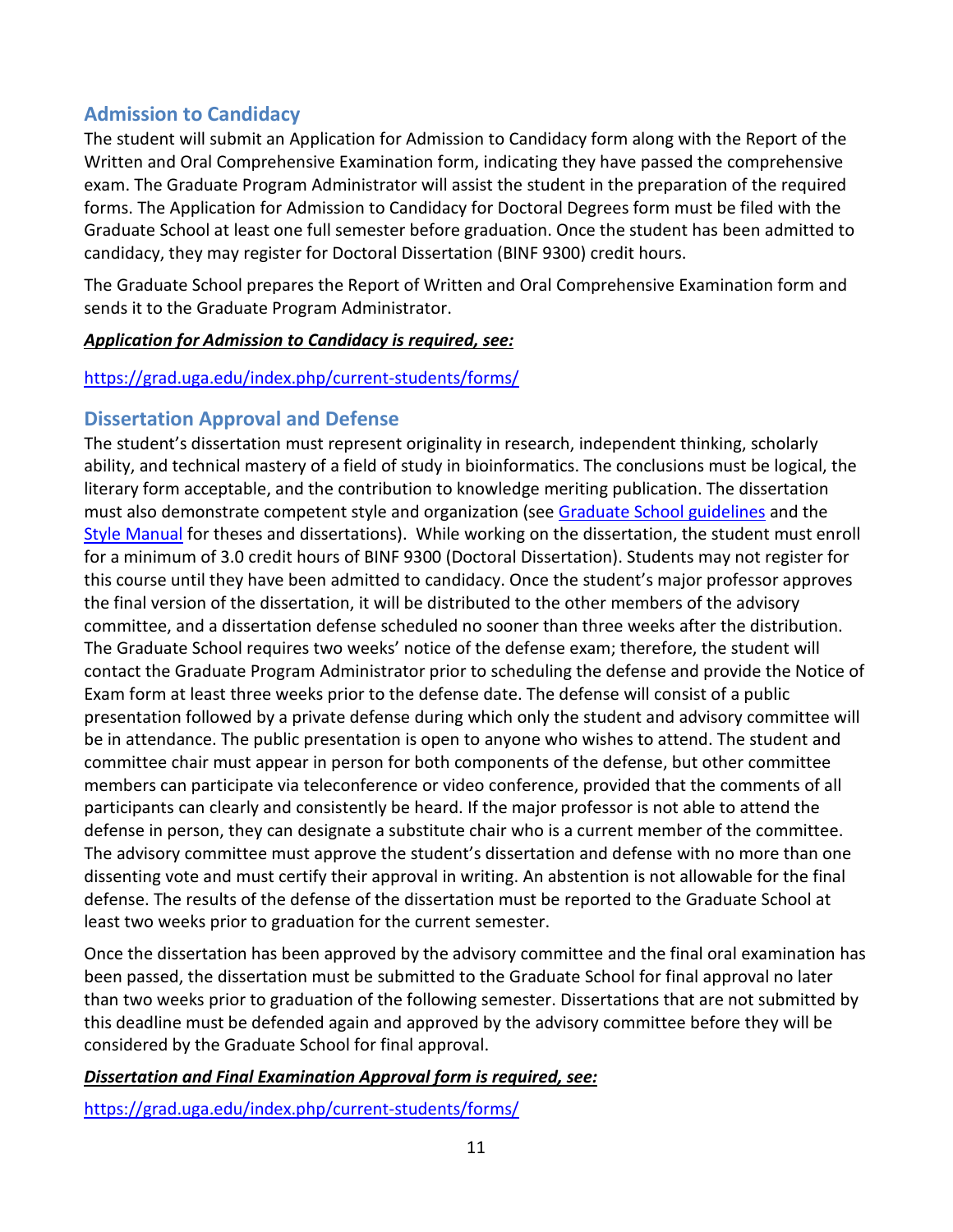*Electronic Thesis and Dissertation (ETD) Submission Approval form is required, see:*

<https://grad.uga.edu/index.php/current-students/forms/>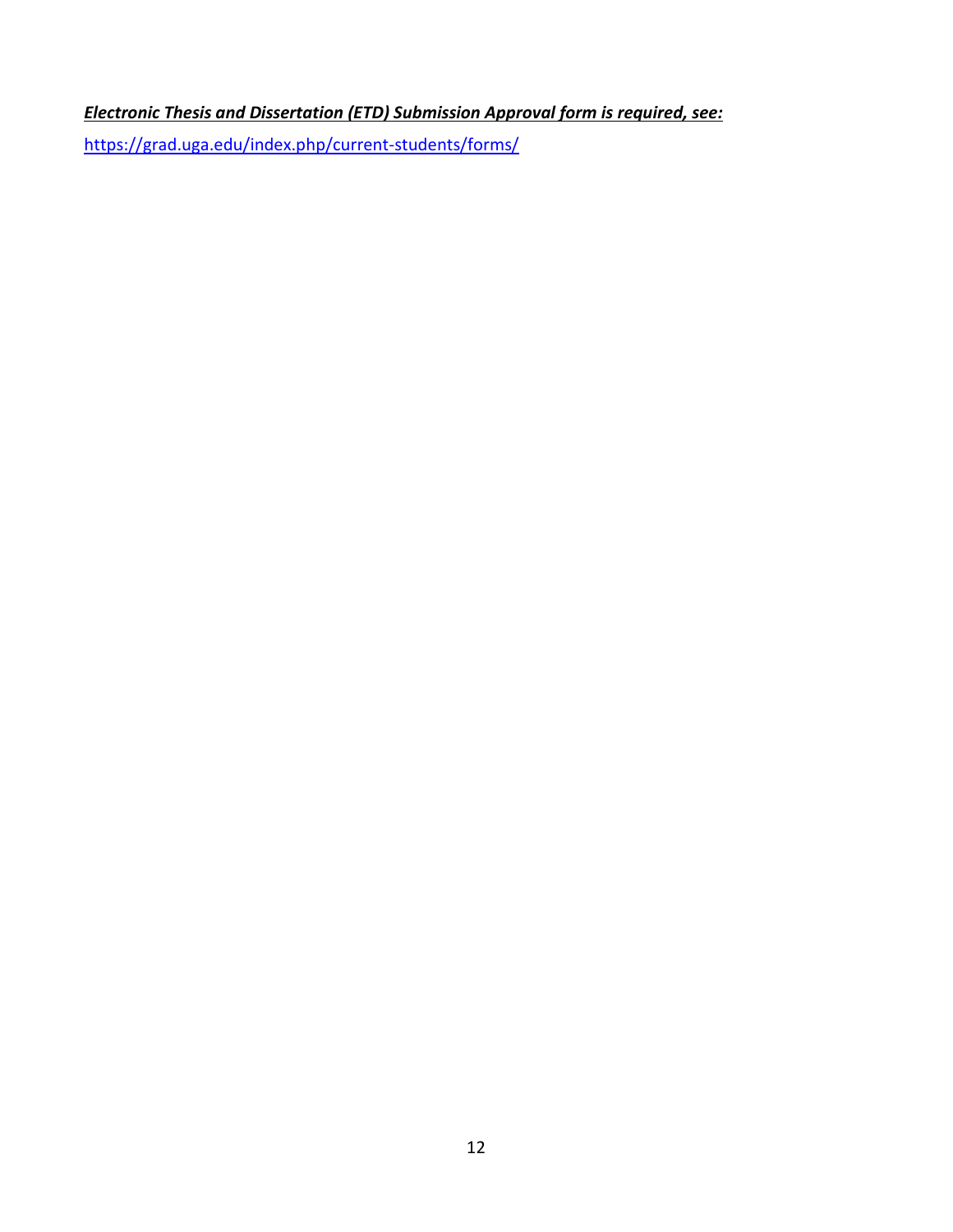## **Master of Science (M.S.) in Bioinformatics**

Because of its interdisciplinary nature, the bioinformatics M.S. degree program admits students from diverse backgrounds and leads to multiple career paths, depending upon the background and interests of the students. Thus, the curriculum is designed to provide flexible training of a diverse student body while maintaining the rigor of the program.

Master's students are required to take BINF 8060 (IOB seminar) every semester, however, if there is a schedule overlap with their other classes, they have to take it at least one semester during their program. Students with thesis option should take BINF 8061 (IOB Student Seminar) at least once. In addition, 6.0 credit hours of BINF 7000 (Master's research) and 3.0 credit hours of BINF 7300 (Master's thesis) are required for students with the thesis option. In the absence of a thesis, students will instead take 9.0 credit hours of 8000 level courses in an area of specialization to be approved by the student's advisor (the Graduate Coordinator or a faculty member designated by the Graduate Coordinator).

#### **Registration Requirements**

Students with the thesis option will register for 18.0 credits in all semesters they are enrolled, including Summer semesters. This is to accurately reflect the time and effort BINF students put into their research. Students without a thesis should register for courses in accordance with their approved plan of study. Exceptions to this requirement are made on a case-by-case basis, and only in anticipation of the semester in which the requirement will not be met. Requests to enroll for less than the required amount should be submitted to the Graduate Program Administrator prior to registration for the effected semester. For specific questions, please contact the Graduate Program Administrator.

### **Core Courses for M.S. Program**

Every M.S. student needs to take the following four core courses and complete any prerequisites for these courses. Alternatively, students who complete curriculum requirements for the PhD degree, including BINF 8441, BINF 8500, BINF 8600, IOB-approved elective, and additional elective selected by the student's advisory committee, can use these courses to satisfy the core requirements for the MS degree.

| BINF 8211 "Advanced Methods for Biological Data Analyses" (3.0 credits)            |
|------------------------------------------------------------------------------------|
| BINF 8940 "Applied Genome Analysis" (3.0)                                          |
| BINF 8441 "Statistical Inference for the Life Sciences" (3.0)                      |
| BINF 8500 "Bioinformatics Algorithms" (3.0) or BINF 8006 "Advanced Programming and |
| Algorithms for Informatics" $(4.0)$ <sup>*</sup>                                   |

\*BINF 8006 is a prerequisite for BINF 8500 unless the student can demonstrate that he/she already has programming skills approximately at the BINF 8006 level. MS students can satisfy this requirement by taking BINF 8006 but those with sufficient prior programming skills should take BINF 8500.

## **M.S. Advisory Committee**

Upon arrival at the University, students will meet with the Graduate Coordinator and/or the Graduate Program Administrator for guidance and mentoring.

Because this program is interdisciplinary, students will be advised to take prerequisite courses in areas where the student does not have the necessary background.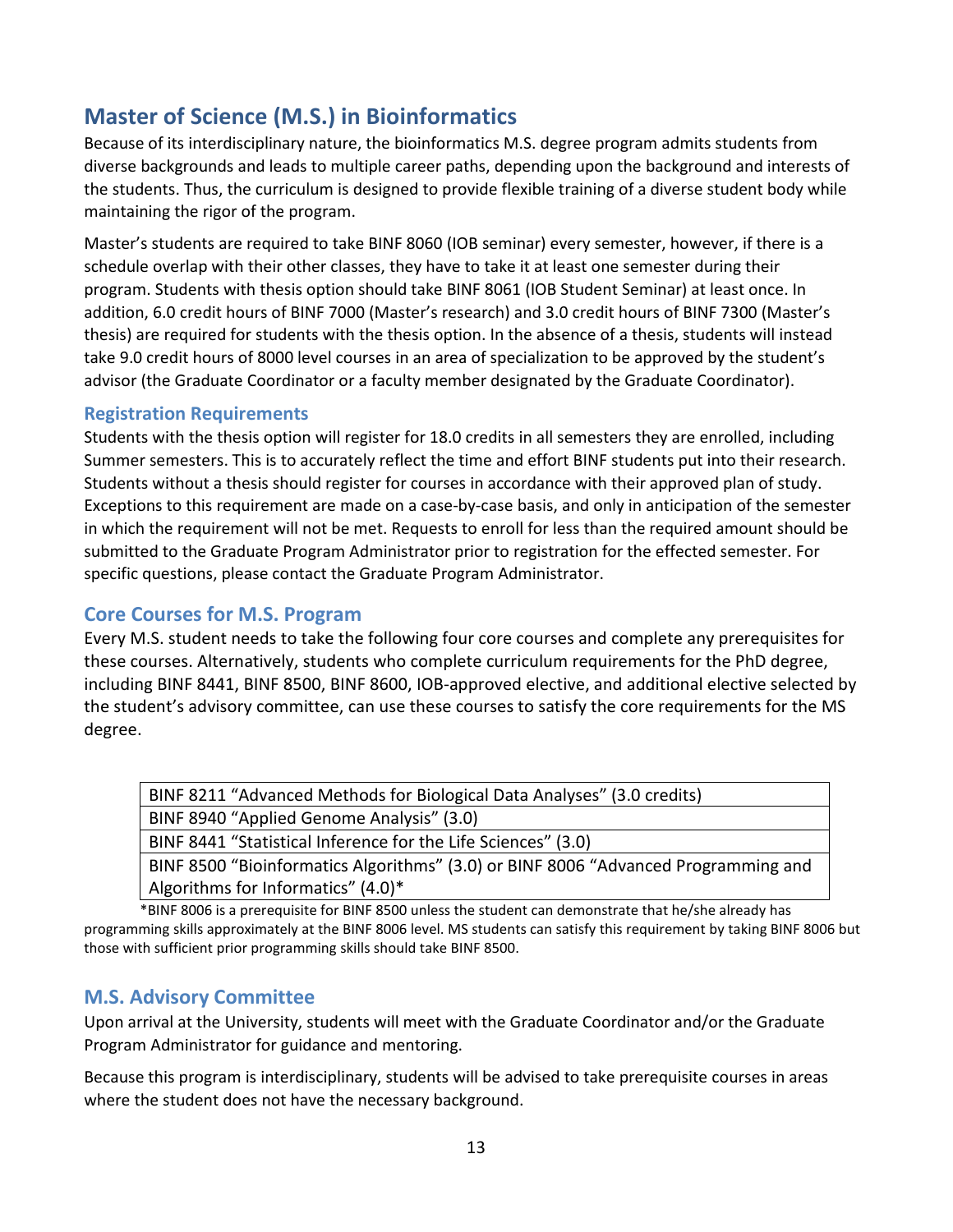By the end of their first year in the program, students with the thesis option will establish an advisory committee. The major professor must be a core IOB faculty member or an adjunct faculty member of the Institute of Bioinformatics, as well as a member of the Graduate Faculty. The advisory committee must consist of the major professor and at least two other Graduate Faculty members. At least two members of the advisory committee must be full or adjunct faculty of the IOB. The advisory committee will also be composed of representatives of both the biological and the quantitative sciences.

#### *Advisory Committee form is required, see:*

#### <https://grad.uga.edu/index.php/current-students/forms/>

Students with the non-thesis option are not required to form an advisory committee; the graduate coordinator or a designated academic advisor will monitor their progress.

Final Program of Study form must be submitted by the second semester of residence. The Program of Study Form indicates how and when degree requirements will be met and must be formulated in consultation with the student's major professor (thesis option) or the academic advisor (non-thesis option).

#### *Final Program of Study for MS Degree, see:*

<https://grad.uga.edu/index.php/current-students/forms/>

## **Master's Thesis (only students with thesis option)**

The thesis is a report of the student's investigations under the supervision of their major professor and requires the approval of the major professor and the advisory committee. The thesis must demonstrate competent style and organization, and communicate technical knowledge. The thesis often includes original research in bioinformatics. It must demonstrate mastery of a particular area of bioinformatics. The student's advisory committee assures that the quality of the thesis meets the standards of the IOB and the Graduate School. The candidate must register for BINF 7300 (Master's Thesis) for at least 3.0 credit hours while working on the thesis.

## **M.S. Thesis Defense (only students with thesis option)**

After all course work has been completed and the thesis has been approved by the student's major professor, the thesis is submitted to the other members of the advisory committee at least two weeks before the thesis defense date. The thesis defense consists of a public presentation by the student followed by a final oral examination conducted by the student's advisory committee. The Graduate School requires two weeks' notice of the defense exam; therefore, the student will contact the Graduate Program Administrator prior to scheduling the defense. All members of the advisory committee must be present at the defense. The advisory committee members, including the major professor, must vote on whether the student passed the defense and record their votes. These results are recorded and submitted to the Graduate School on the Approval Form, provided by the Graduate Program Administrator prior to the scheduled defense. To pass the thesis defense, no more than one of the advisory committee members' votes can be fail.

#### *Thesis Defense and Final Examination Approval form required, see:*

<https://grad.uga.edu/index.php/current-students/forms/>

#### *Electronic Thesis and Dissertation (ETD) Submission Approval form required, see:*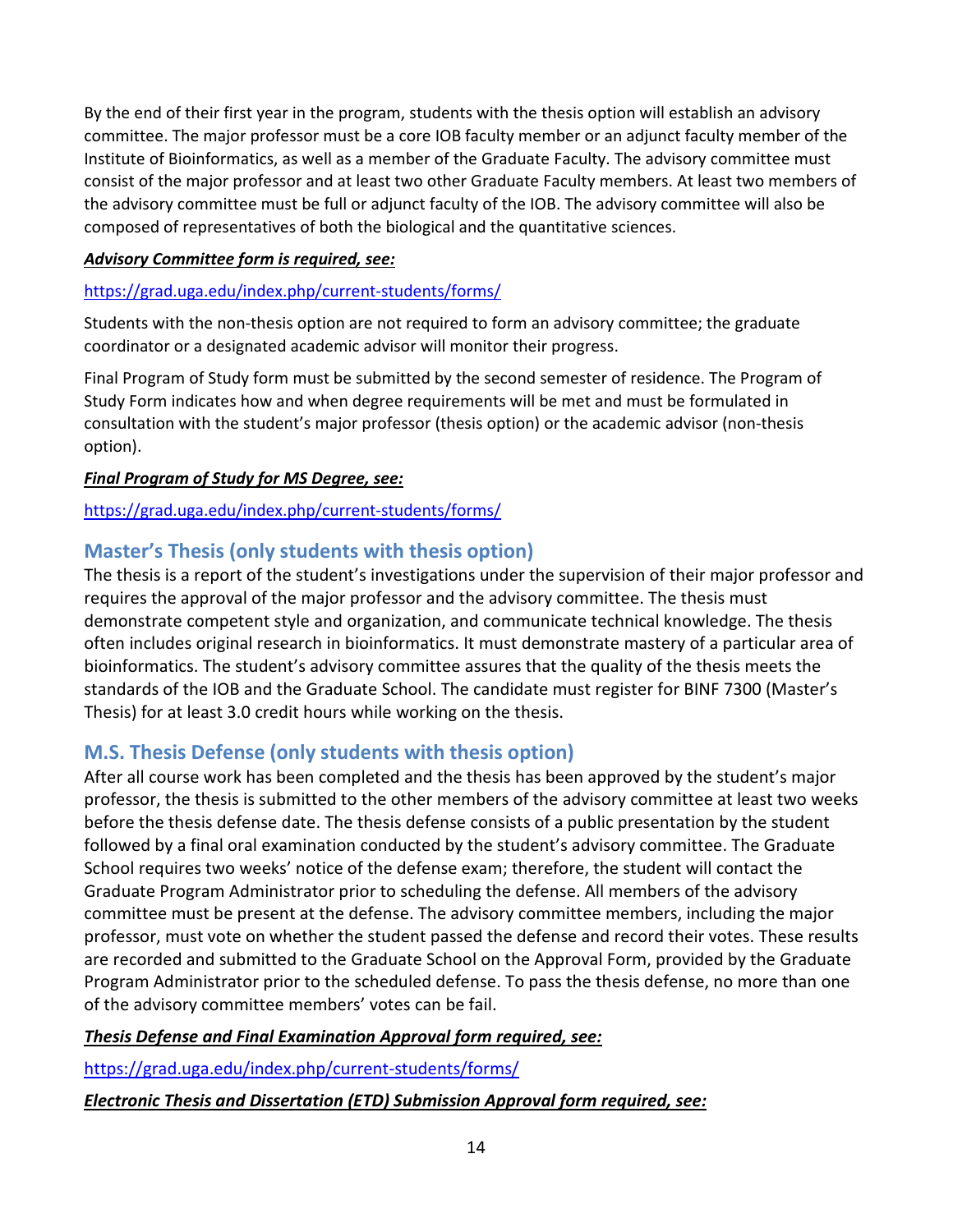#### <https://grad.uga.edu/index.php/current-students/forms/>

## **M.S. Graduation Requirements (all M.S. students)**

Before the end of the second semester in residence, a student must submit to the Graduate School, through the Graduate Program Administrator, the Master's **Program of Study form**. The Program of Study Form indicates how and when degree requirements will be met and must be formulated in consultation with the student's major professor. An **Application for Graduation form** must also be submitted directly to the Graduate School.

For forms, please see: <https://grad.uga.edu/index.php/current-students/forms/>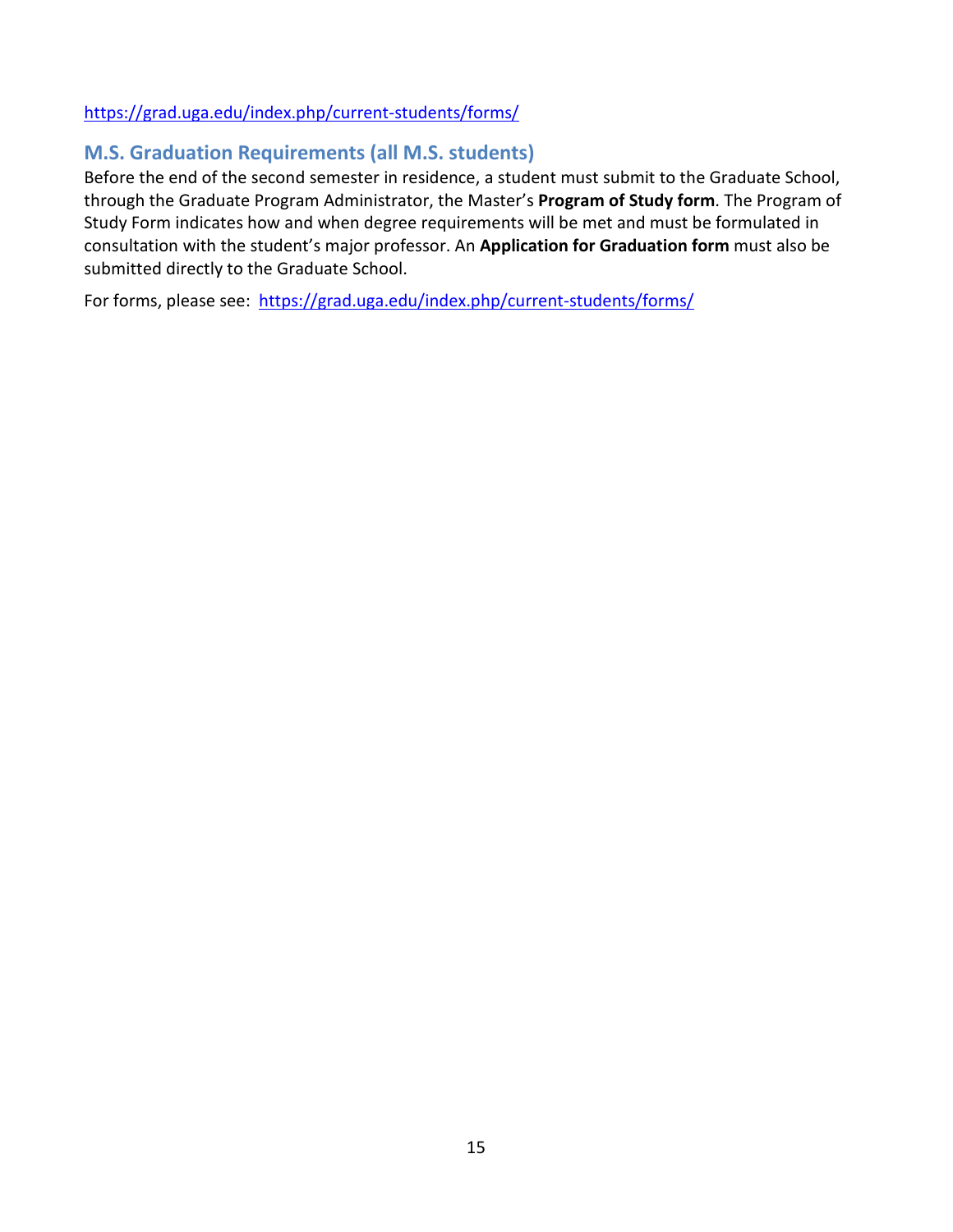## **Graduate Certificate in Bioinformatics**

## **Curriculum Requirements**

Graduate students in any department at UGA can receive the Graduate Certificate in Bioinformatics by taking bioinformatics coursework. Students seeking a Certificate must be currently enrolled and in good standing in a graduate program at the University of Georgia, Athens.

The requirements for the certificate in Bioinformatics are:

- 1. BINF 8211: "Advanced Methods for Biological Data Analyses"
- 2. BINF 8441: "Statistical Inference for the Life Sciences"
- 3. BINF 8006: "Advanced Programming and Algorithms for Informatics" or any 3- or 4- credit hour 7000- or 8000-level course offered by computer science (CSCI prefix)
- 4. At least one additional 3- or 4- credit graduate-level course with BINF prefix
- 5. At least one additional 3- or 4-credit graduate-level course in biology

## **How to Apply for a Certificate**

Prior to completing the certificate coursework, contact the Graduate Program Administrator [\(iobgradadmin@uga.edu\)](mailto:iobgradadmin@uga.edu) with your interest in the Certificate Program. Include your name, student identification (810 or 811), your department, and degree program. Upon receipt of this information, the certificate program will be added to your registration profile in Athena. The Graduate Program Administrator will assist you with course scheduling to complete the certificate requirements.

Once you have completed coursework toward the certificate program and wish to apply for the certificate, send a letter to the Graduate Program Administrator of the Institute of Bioinformatics that includes the following: your name, your student identification number (beginning with 810 or 811), and the courses completed to fulfill the Certificate requirements. This request must be received one semester prior to the one you plan to graduate.

In addition, please include information on the courses you have taken for credit toward the certificate. For each course, include only the course prefix and number (e.g. BINF 8211) and the semester in which the course was completed. Include a copy of your transcript that shows the grades for the course used for completion of the Certificate. For courses recently completed whose grades are not included on your transcript, include a brief letter from the instructor stating that you have received a grade B or higher.

**Please note:** The Certificate is not a document mailed to you, but a notation added to your transcript, which would say "COMPLETION OF A CERTIFICATE IN BIOINFORMATICS."

## **Graduate School Requirements**

The Graduate School sets forth additional requirements concerning residence, time limits, programs of study, acceptance of transfer credits, admission to candidacy, minimum GPAs, dissertation, and examinations, etc. The students should refer to the Graduate School Bulletin for details:

[https://grad.uga.edu/index.php/current-students/policies-procedures/graduate-bulletin/graduate](https://grad.uga.edu/index.php/current-students/policies-procedures/graduate-bulletin/graduate-bulletin-a-c/)[bulletin-a-c/](https://grad.uga.edu/index.php/current-students/policies-procedures/graduate-bulletin/graduate-bulletin-a-c/)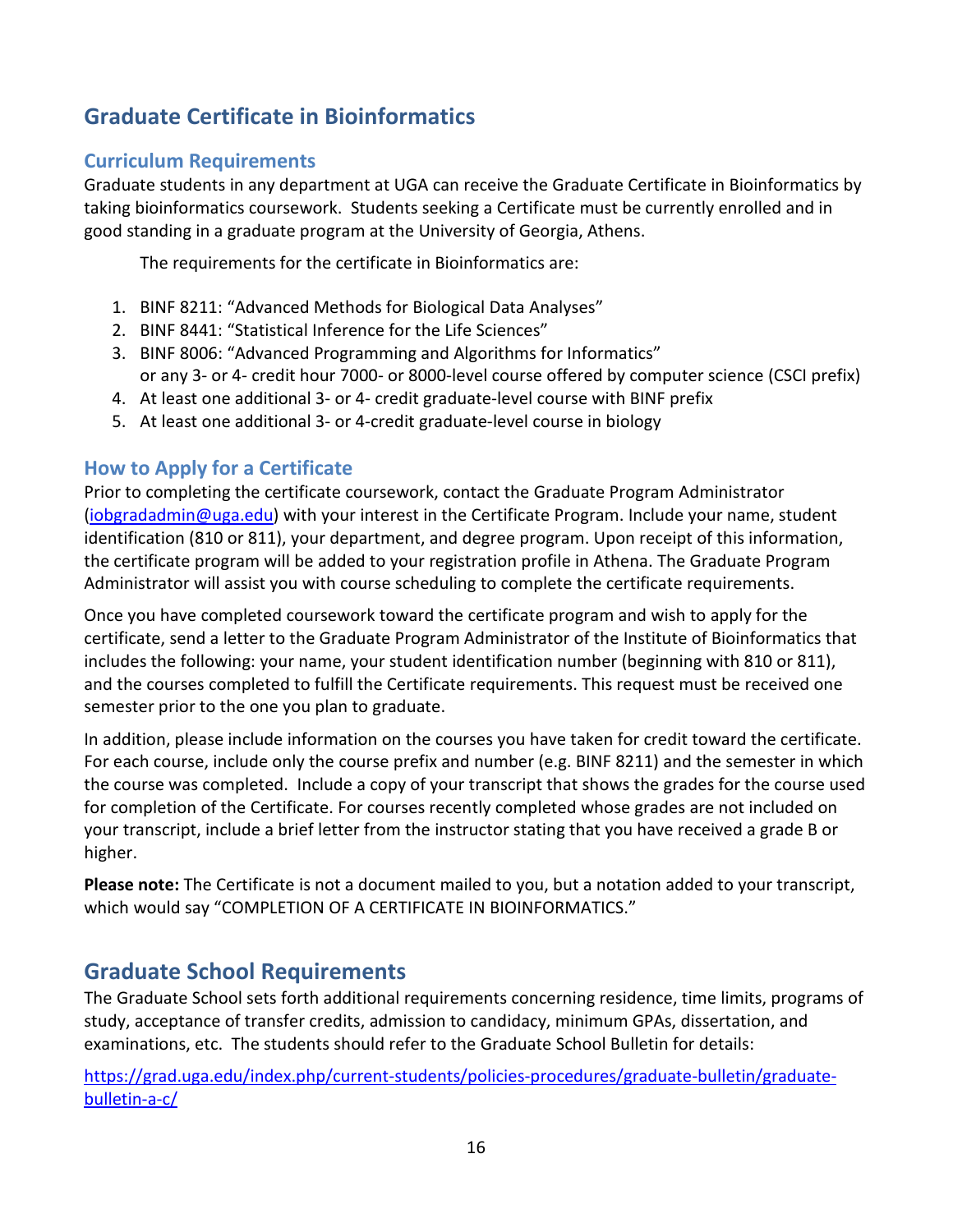## **Probation and Dismissal Policy**

The Institute of Bioinformatics reserves the right to place students on probation or dismiss them if they have not made sufficient academic progress or if they have willfully violated IOB or UGA policies. Indications that a student is not making sufficient progress include, but are not limited to: cumulative GPA below 3.0, unsatisfactory annual evaluation by the student's advisory committee, failure to hold the annual committee meeting and provide required documentation, or unsatisfactory grade from BINF 9000/7000 or BINF 9300/7300. The IOB Graduate Affairs Committee will review the student's situation and the Graduate Coordinator or another member of the IOB Graduate Affairs Committee will meet with the student and advisor as needed. If it is found that the student has failed to meet expectations, the student may be dismissed from the Bioinformatics graduate program.

For details on the Graduate School's Probation and Dismissal Policies, please visit their website.

## **Course Waiver Policy**

A faculty advisor may request a student waiver for a course by making a request to the Graduate Affairs Committee. The request must come from the student's advisor and not from the student directly. The request and materials should be sent to the Graduate Coordinator, with the Graduate Program Administrator copied in the email. For the exception to be considered, the advisor must supply supporting evidence, such as: (1) syllabi of related courses prior to the one required; (2) relevant work experience; or (3) transcripts indicating satisfactory grades.

Once all materials are received, GAC will review and vote on whether the student has sufficient knowledge to waive the course requested.

## **Expectation of Graduate Students**

Students are expected to demonstrate professional behavior while enrolled in the graduate program and to act in a manner that demonstrates integrity and respect for others and the campus environment.

Graduate students are expected to adhere to university policies governing research and academic conduct, non-discrimination and anti-harassment, and workplace violence:

<https://honesty.uga.edu/Academic-Honesty-Policy/>

[https://eoo.uga.edu/civil\\_rights\\_NDAH/ndah-policy/](https://eoo.uga.edu/civil_rights_NDAH/ndah-policy/)

[https://policies.uga.edu/Human-Resources/Employment/Employment-Related-Policies/Workplace-](https://policies.uga.edu/Human-Resources/Employment/Employment-Related-Policies/Workplace-Violence/)[Violence/](https://policies.uga.edu/Human-Resources/Employment/Employment-Related-Policies/Workplace-Violence/)

<https://conduct.uga.edu/code-of-conduct/>

In addition, the institute of Bioinformatics expect their graduate student to actively contribute to and participate in all aspects of the graduate program. This includes attending IOB seminars, IOB social events, retreats, graduate student and faculty recruitment events, and engaging in the intellectual life of the institute.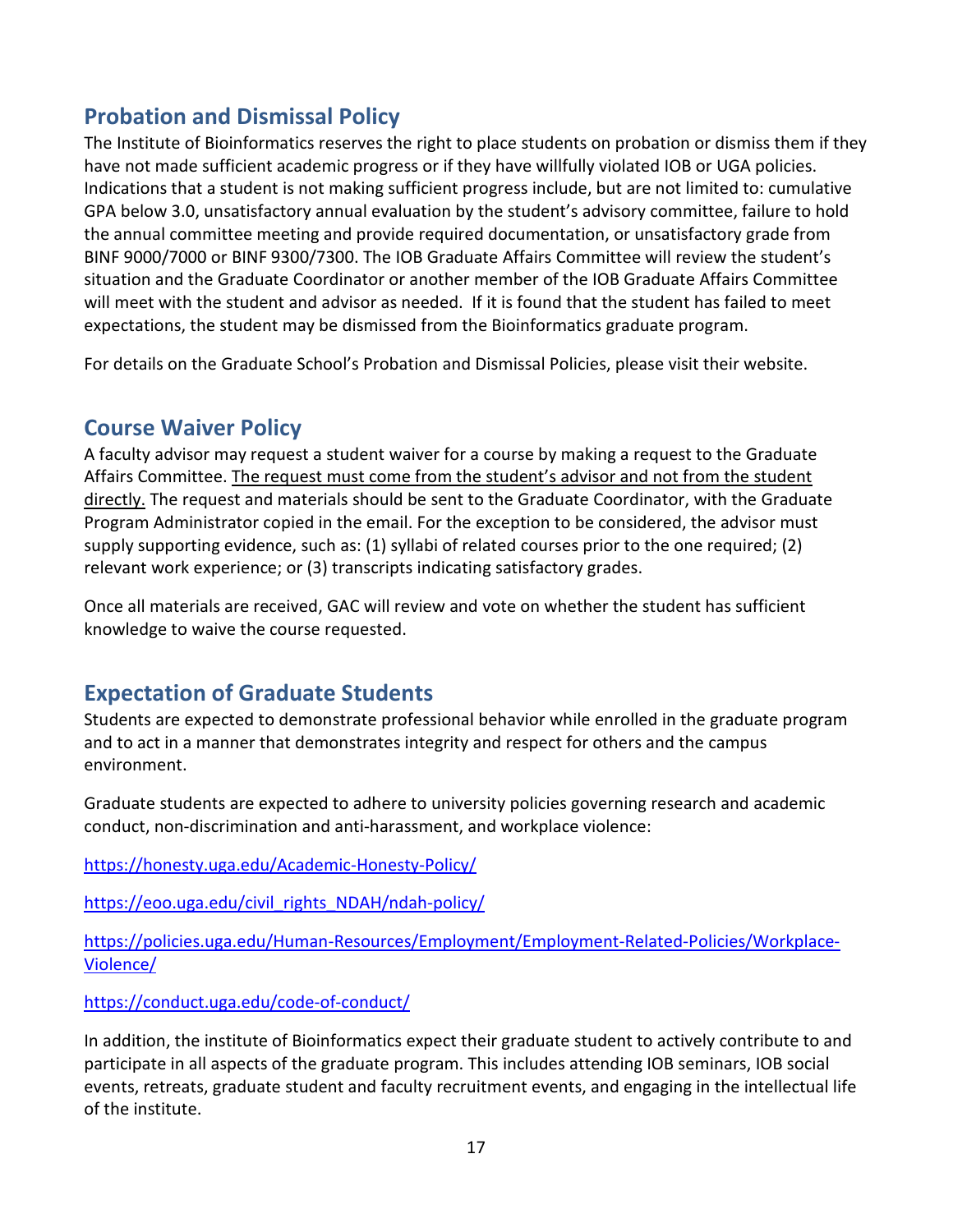Graduate research is a full-time job. This work is the start of your career, so the more effort you put into it, the better start you will have. More important than the hours you spend working is your ability to communicate with your advisor and committee. It is expected that you will communicate your regular course schedule with your advisor so they know when to expect to see you in the lab. In addition, any changes to your schedule, be it expected absences, life events, etc., should be communicated to your advisor. We know that you have personal lives outside of graduate school, but you are expected to report to your advisor as you would to an employer.

Should you be in a situation where you are considering additional employment outside of your graduate assistantship, please discuss the details with your advisor and the Graduate Coordinator, so they are aware of the details and can work with you so you do not get behind in your research. Communication is key!

Each graduate student must meet with the Graduate Program Administrator once per year to check progress and compliance with IOB and Graduate School policies. The Graduate Program administrator will remove the Academic Advisement Hold in Athena to allow for registration after attending this meeting and fulfilling all other current requirements. All graduate students will be contacted annually to sign up for a meeting date and time.

## **Multiple Program Enrollment**

Bioinformatics student who are interested in pursuing an additional degree while enrolled at UGA must speak with the Graduate Program Administrator and Graduate Coordinator before applying to or enrolling in an additional program. Students must receive written approval from their faculty advisor to enroll in courses toward a degree other than their Bioinformatics program. This allows for the paperwork to be processed correctly for both degrees. Such approvals are contingent upon progress toward their primary degree, grant funding sources, project compatibility, and lab work requirements.

## **Student Concerns and Grievances**

IOB is committed to providing students with friendly, inclusive, and intellectually stimulating environment. We want to hear about students' concerns, grievances, and any issues that affect their ability to be successful in their work and study. We encourage students to discuss their concerns with their advisor, members of their advisory committee, Graduate Program Administrator, Graduate Coordinator, IOB Director, or any other IOB faculty who make them most comfortable to talk to. Students can also seek help outside IOB, including the Ombudsperson [\(https://eoo.uga.edu/policies](https://eoo.uga.edu/policies-resources/the-ombudspersons/meet-the-ombudspersons/)[resources/the-ombudspersons/meet-the-ombudspersons/\)](https://eoo.uga.edu/policies-resources/the-ombudspersons/meet-the-ombudspersons/) and Student Care and Outreach [\(https://sco.uga.edu/\)](https://sco.uga.edu/). Students experiencing high levels of stress or depression should contact Student Care and Outreach or the UGA Health Center [\(https://well-being.uga.edu/,](https://well-being.uga.edu/) [https://caps.uga.edu/\)](https://caps.uga.edu/).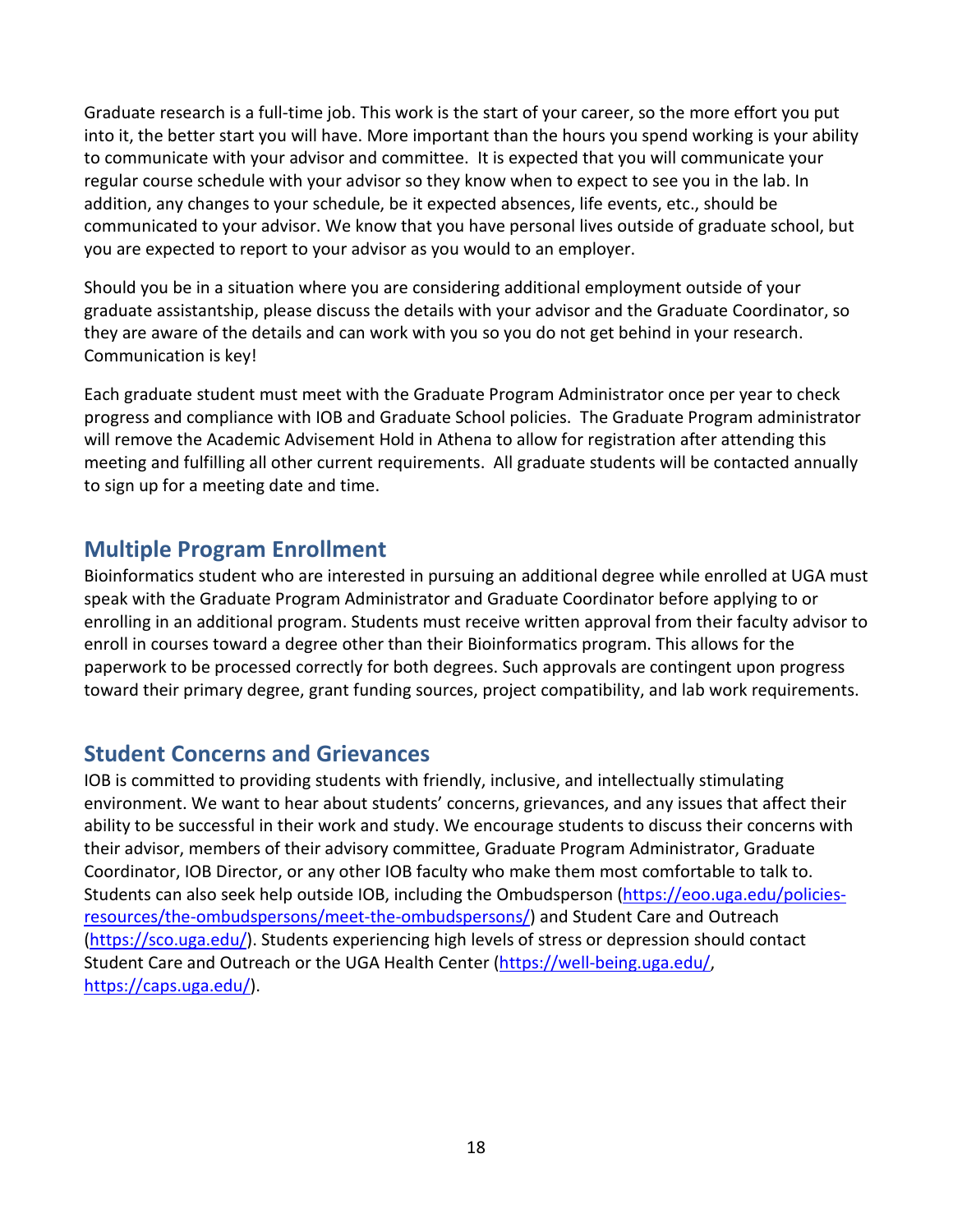## **APPENDIX A:**

## **Sample Curriculum:**

#### **First Year:**

**Fall:** ILS students will complete the core course requirements set by the ILS program. For the most upto-date listing of the ILS curriculum, please visit their website: <https://ils.uga.edu/admissions/curriculum/>

Students admitted directly to the IOB Ph.D. program will consult the IOB Graduate Coordinator to plan their course schedule for their first fall semester in the program. If admitted during the spring semester, BINF 8900L will replace BINF 9000.

|           | Spring:                                     | Summer:              |
|-----------|---------------------------------------------|----------------------|
|           | BINF 8006 - Advanced Programming and        | BINF 9000 - Research |
|           | Algorithms for Informatics (prereq for BINF |                      |
|           | 8500)                                       |                      |
| $\bullet$ | <b>BINF 8001- Graduate Professional</b>     |                      |
|           | Development                                 |                      |
| $\bullet$ | BINF 8441 - Statistical Inference for the   |                      |
|           | Life Sciences                               |                      |
| $\bullet$ | BINF 8060 - IOB seminar                     |                      |
| $\bullet$ | BINF 8061 - Student seminar                 |                      |
| $\bullet$ | BINF 8970 - Lab Meeting                     |                      |
| ٠         | BINF 9000 - Research                        |                      |

#### **Second Year:**

| Fall:     |                                   | Spring:   |                               | Summer: |                      |
|-----------|-----------------------------------|-----------|-------------------------------|---------|----------------------|
| $\bullet$ | <b>BINF 8500 - Bioinformatics</b> | $\bullet$ | Elective                      |         | BINF 9000 - Research |
|           | Algorithms                        |           | BINF 8060 - IOB seminar       |         |                      |
| $\bullet$ | BINF 8600 - Intro to Grant        | $\bullet$ | BINF 8061 - Student           |         |                      |
|           | Writing                           |           | seminar                       |         |                      |
|           | Elective                          | $\bullet$ | BINF 8970 - Lab Meeting       |         |                      |
| $\bullet$ | BINF 8060 - IOB seminar           | $\bullet$ | BINF 9000 - Research          |         |                      |
| $\bullet$ | BINF 8061 - Student               |           | <b>Complete Comprehensive</b> |         |                      |
|           | seminar                           |           | Exam                          |         |                      |
| $\bullet$ | BINF 8970 - Lab Meeting           |           |                               |         |                      |
|           | BINF 9000 - Research              |           |                               |         |                      |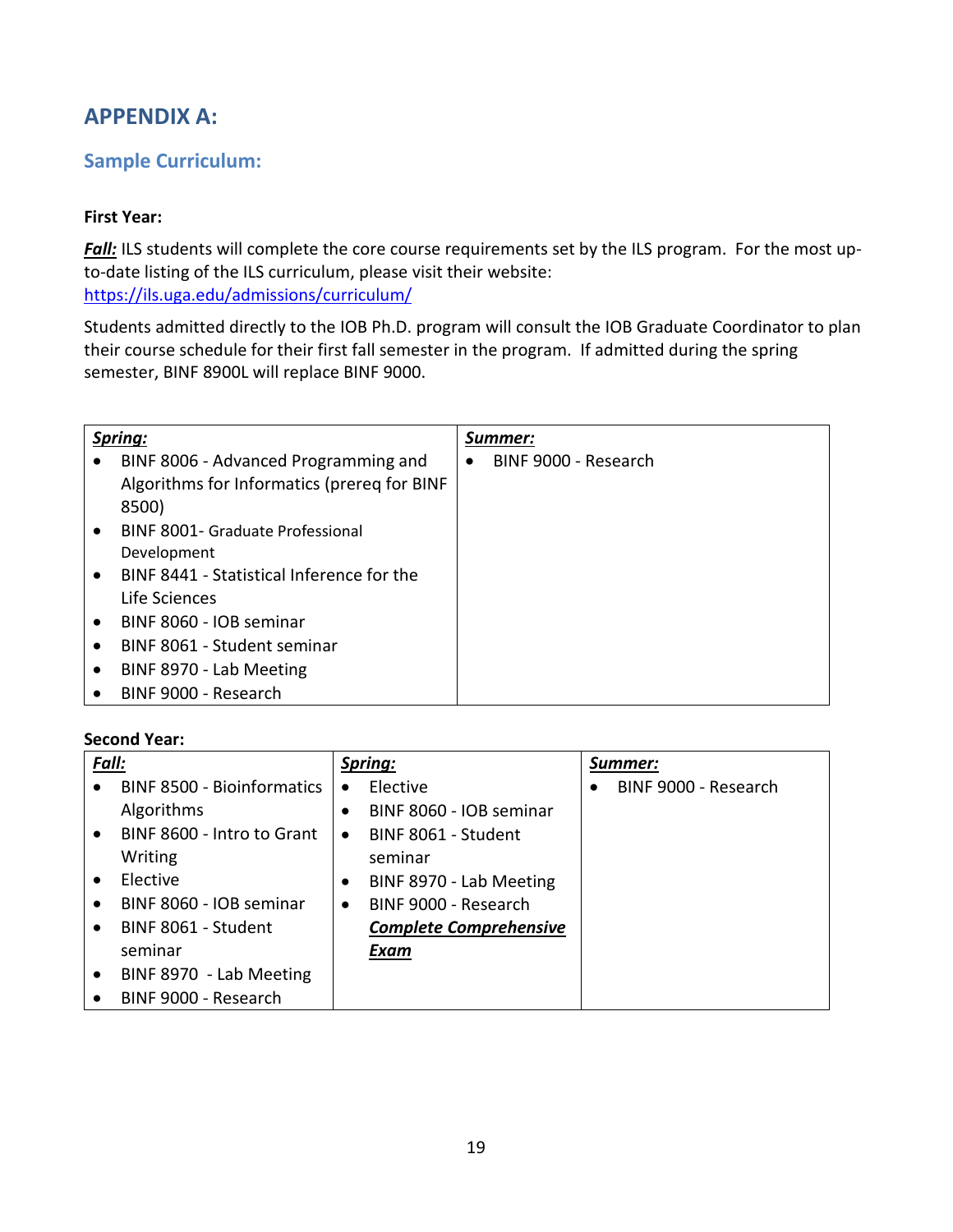## **Third and Fourth Year:**

| Fall:            |                         | Spring:          |                         | Summer:   |                                 |  |
|------------------|-------------------------|------------------|-------------------------|-----------|---------------------------------|--|
| $\bullet$        | BINF 8060 - IOB seminar |                  | BINF 8060 - IOB seminar | $\bullet$ | BINF 9000 - Research            |  |
| $\bullet$        | BINF 8061 - Student     |                  | BINF 8061 - Student     |           | and/or                          |  |
|                  | seminar                 |                  | seminar                 | ٠         | <b>BINF 9300 - Dissertation</b> |  |
| $\bullet$        | BINF 8970 - Lab Meeting | $\bullet$        | BINF 8970 - Lab Meeting |           |                                 |  |
| $\bullet$        | BINF 9000 - Research    |                  | BINF 9000 - Research    |           |                                 |  |
| Any electives as |                         | Any electives as |                         |           |                                 |  |
|                  | recommended by advisory |                  | recommended by advisory |           |                                 |  |
|                  | committee               |                  | committee               |           |                                 |  |

## **Fifth Year (if applicable):**

| Fall:     |                                 | Spring: |                                 |  |  |
|-----------|---------------------------------|---------|---------------------------------|--|--|
| $\bullet$ | BINF 8060 - IOB seminar         |         | BINF 8060 - IOB seminar         |  |  |
| $\bullet$ | BINF 8061 - Student seminar     |         | BINF 8970 - Lab Meeting         |  |  |
| $\bullet$ | BINF 8970 - Lab Meeting         |         | BINF 9000 - Research and/or     |  |  |
| $\bullet$ | BINF 9000 - Research and/or     |         | <b>BINF 9300 - Dissertation</b> |  |  |
|           | <b>BINF 9300 - Dissertation</b> |         |                                 |  |  |
|           |                                 |         |                                 |  |  |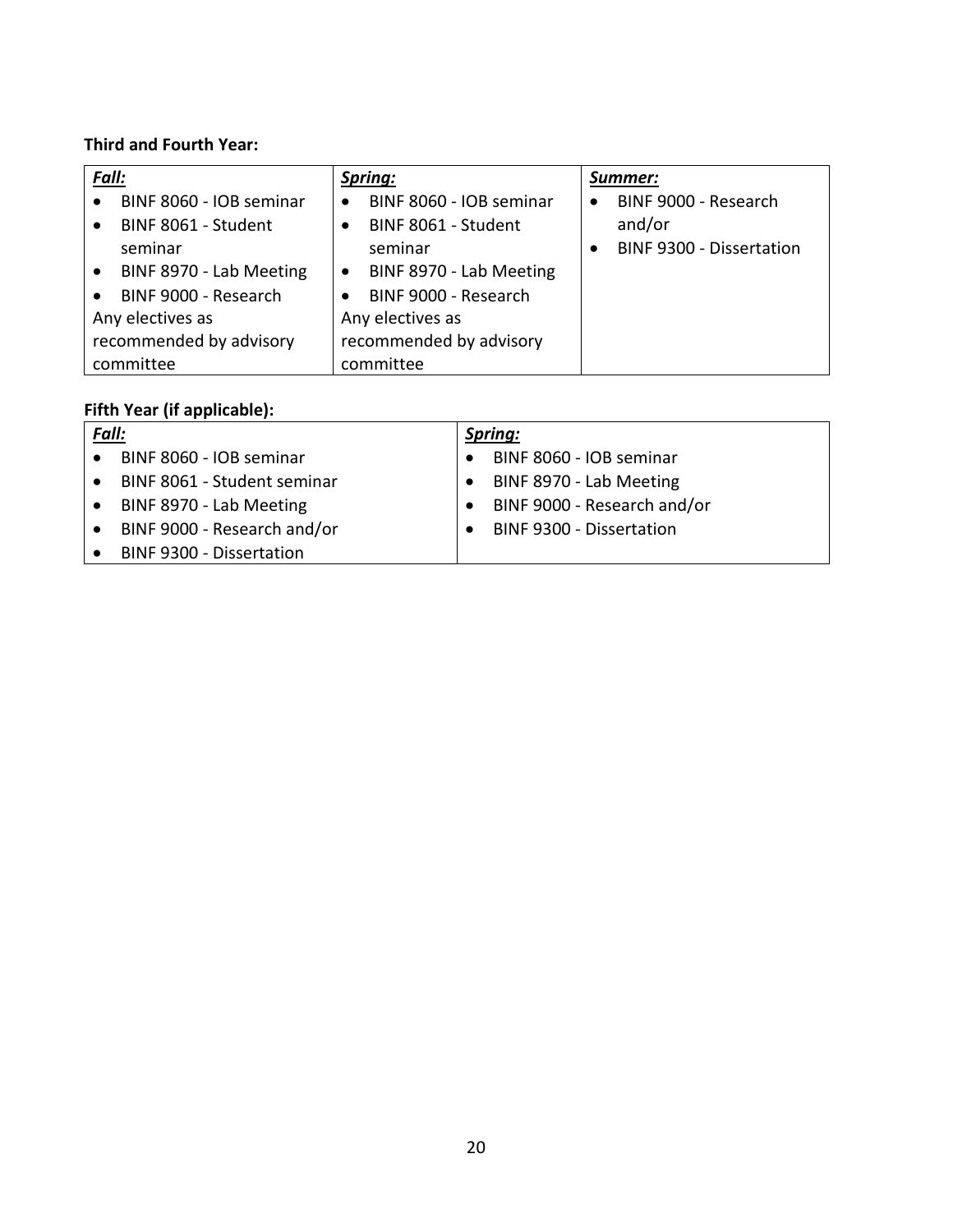## **APPENDIX B:**

### **Research Proposal Guidelines**

The written research proposal will take the form of the Research Plan section of an NIH grant proposal, which is prepared by the student as a possible dissertation research prospectus. The student should consult with their major professor regarding the exact format of the proposal but should follow NIH grant preparation instructions (e.g., the font size should be at least 11 pt., and the document should be single-spaced, with numbered pages, and one-inch margins). The following sections have to be included in the proposal: Specific Aims, Significance, Innovation, and Approach. In general, the proposal should include major hypotheses and specific aims for the project, an introduction reviewing the relevant literature and explaining the significance of the proposed research, explanation how the proposed research is novel, preliminary results (optional), and the proposed methods for achieving the specific aims. The latter section should outline specific procedures, and include potential outcomes, potential problems, and alternative approaches. For detailed guidance on the proposal preparation, see for example[: https://www.niaid.nih.gov/grants-contracts/write-research-plan](https://www.niaid.nih.gov/grants-contracts/write-research-plan) or

#### https://www.niaaa.nih.gov/sites/default/files/publications/Training/Training Quick Guide for Grant [Applications-rev-2010.pdf.](https://www.niaaa.nih.gov/sites/default/files/publications/Training/Training_Quick_Guide_for_Grant_Applications-rev-2010.pdf)

The proposal should be concisely written. The Specific Aims section must not exceed one page and the remaining sections combined (excluding references) must be the minimum of 10 pages but not more than 12 pages. A good proposal is expected to take advantage of the available space and therefore be close to the full 12 pages. Numbered tables and figures with legends should be embedded into the appropriate sections of the text and they count towards the page limit. The proposal must be submitted in PDF format to the Advisory Committee at least four weeks before the oral preliminary exam. The proposal title page has to include the summary of the exam procedure for the members of the student's advisory committee provided in the "Written Exam Title Page Template" at [https://iob.uga.edu/graduate-program/forms/.](https://iob.uga.edu/graduate-program/forms/)

The proposal does not have to be based on preliminary results already obtained by the student. The purpose of this proposal is to evaluate the student's ability to develop and present a coherent, logical, and well-thought-out research project in the area of their thesis research. As such, while the student may consult with their major professor regarding the written proposal prior to distributing it to their committee, the proposal should represent the student's independent work.

The research plan in the dissertation proposal is not meant to be a blueprint for completion of the degree – it is expected that changes in the actual progress of the project may occur over time, in consultation with the student's Advisory Committee and advisor.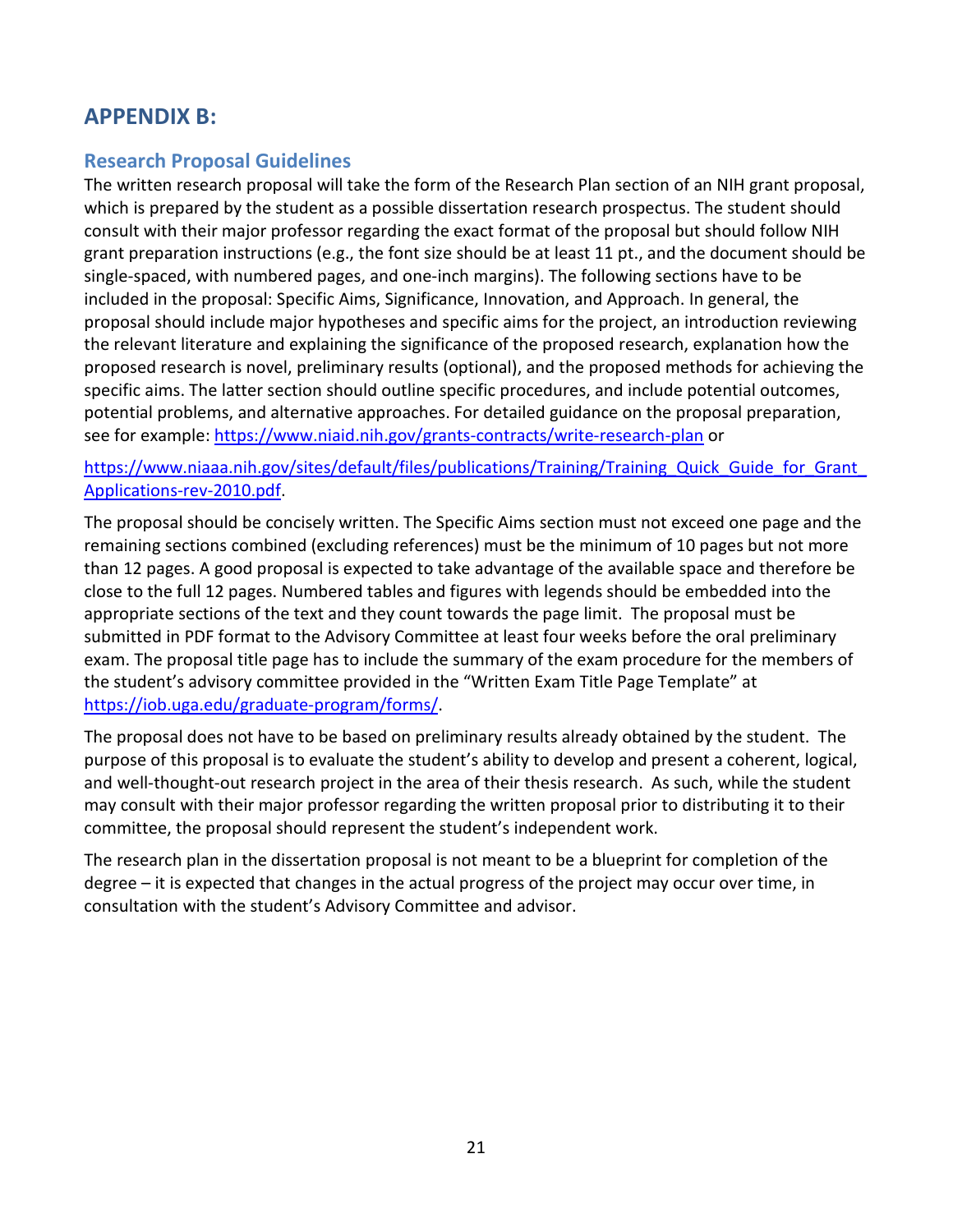## **APPENDIX C:**

| <b>Ph.D. Student Checklist</b><br>Coursework:                                                     |
|---------------------------------------------------------------------------------------------------|
| Core, all required:                                                                               |
| $\Box$ BINF 8441 $\Box$ BINF 8500<br>$\Box$ BINF 8600                                             |
|                                                                                                   |
| <b>IOB Approved Elective: Pick one</b>                                                            |
| <u>Course</u>                                                                                     |
| <b>Committee Approved Elective: Pick one</b>                                                      |
| Course                                                                                            |
|                                                                                                   |
| <b>Other Required Courses</b>                                                                     |
| □BINF 8060, each semester $□$ BINF 8061, each semester in years 1-3, once a year in years 4-5     |
| $\Box$ BINF 8900L or GRSC 8000 $\Box$ BINF 8970, lab meeting $\Box$ BINF 9000<br>$\Box$ BINF 9300 |
| $\Box$ GRSC 7770 (teaching assistants only)                                                       |
|                                                                                                   |
| Dates:                                                                                            |
| Begin at UGA:                                                                                     |
| Enter IOB Program:                                                                                |
| Date of Written Exam:                                                                             |
| Date of Oral Exam:                                                                                |
|                                                                                                   |
| <b>Admission to Candidacy:</b>                                                                    |
| Date of Notice to Graduate:                                                                       |
| Date of Defense:                                                                                  |
|                                                                                                   |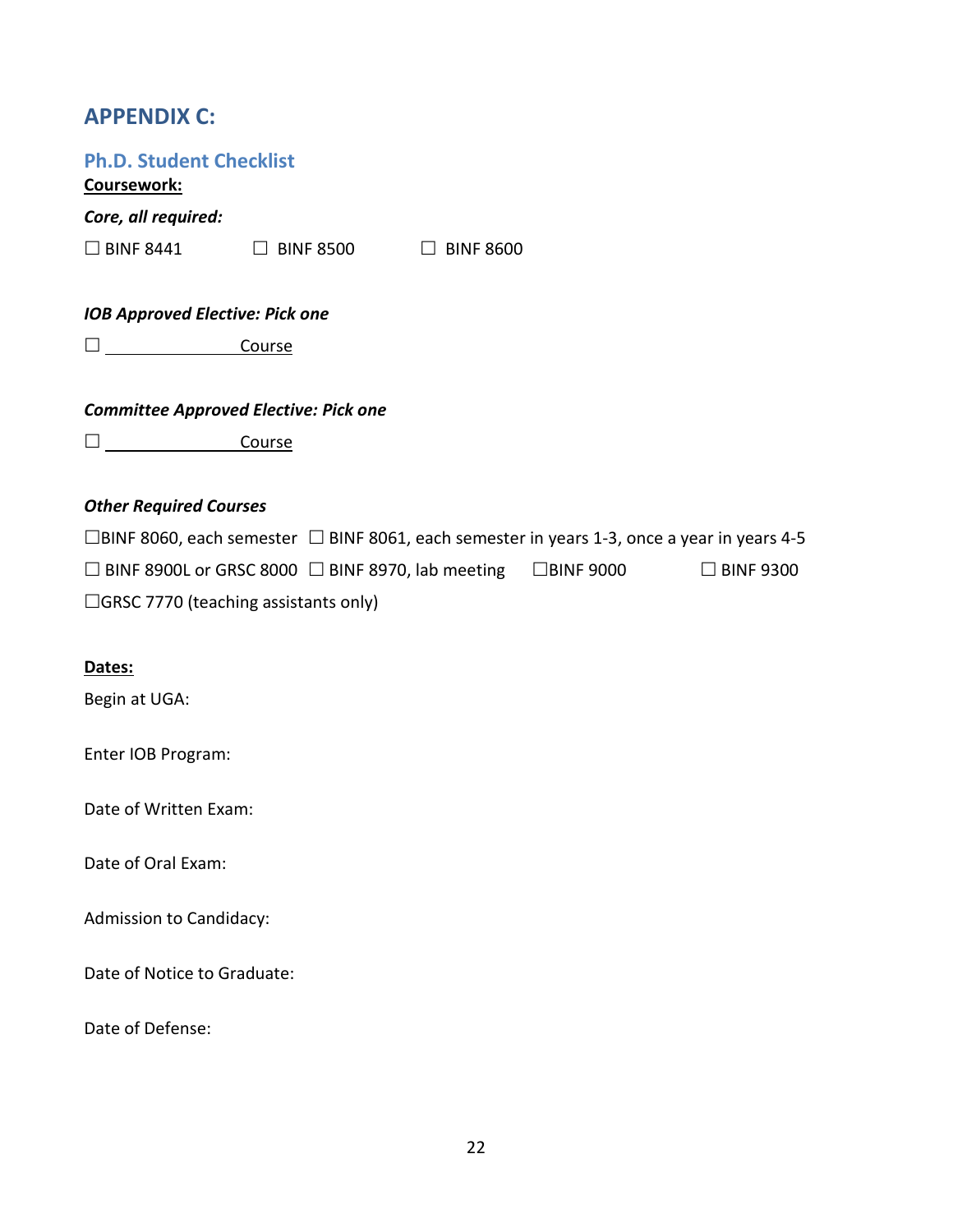## Required Forms – Ph.D.**:**

#### **First Year:**

- $\Box$  Advisory Committee form, end of second semester (May)
- $\square$  Preliminary Program of Study (May)

#### **Second Year:**

- $\square$  Annual Student Evaluation
- $\Box$  Final Program of Study (at least two weeks prior to written exam)
- $\Box$  Notice of Exam-Written exam, to Graduate Program Administrator
- $\Box$  Notice of Exam-Oral exam, to Graduate Program Administrator (three weeks prior to oral exam)
- $\Box$  Report of the Written and Oral Comprehensive Examination form (upon completion of oral exam)
- $\Box$  Application for Admission to Candidacy (upon completion of oral exam)

#### **Third Year:**

 $\square$  Annual Student Evaluation

#### **Fourth Year:**

 $\square$  Annual Student Evaluation

#### **Final Semester:**

 $\Box$  Application for Graduation-directly to Graduate School (check due date on Graduate School website)

- $\Box$  Format Check-directly to Graduate School, deadline applies
- $\Box$  Notice of Exam-Dissertation Defense (three weeks prior to the oral defense)
- $\Box$  Dissertation and Final Examination Approval (upon passing of dissertation defense)
- $\Box$  Electronic Thesis and Dissertation (ETD) Submission Form (upon passing of dissertation defense)
- $\Box$  Graduation Ceremony Information-directly to Graduate School
- To view forms[: https://grad.uga.edu/index.php/current-students/forms/](https://grad.uga.edu/index.php/current-students/forms/)
- Forms are prepared and submitted by the Graduate Program Administrator, unless otherwise stated.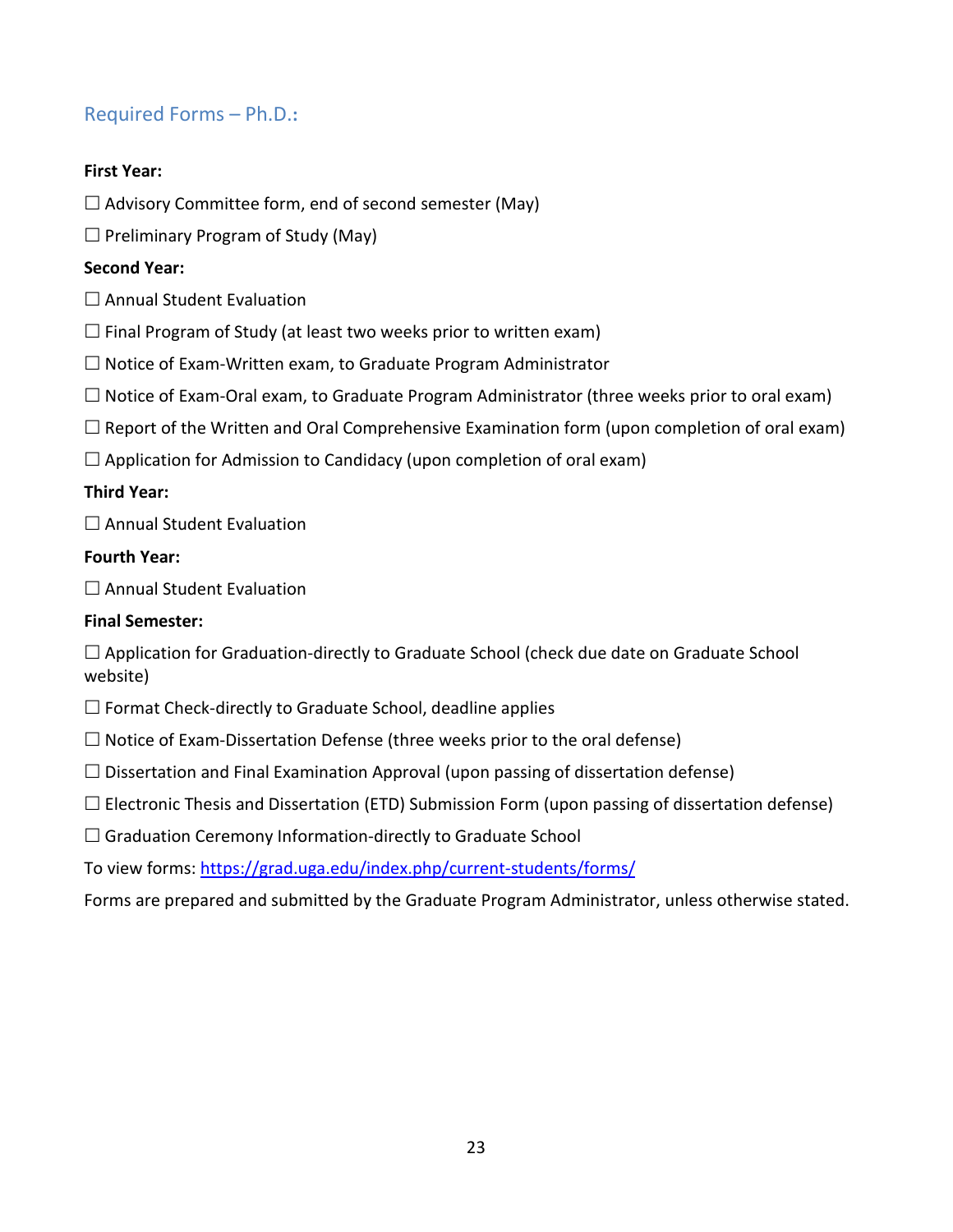| <b>M.S. Student Checklist</b><br>Coursework:     |                                                                                                                                                                                                                                 |  |                                                |        |
|--------------------------------------------------|---------------------------------------------------------------------------------------------------------------------------------------------------------------------------------------------------------------------------------|--|------------------------------------------------|--------|
| Core, all required:                              |                                                                                                                                                                                                                                 |  |                                                |        |
|                                                  | $\Box$ BINF 8211 $\Box$ BINF 8940                                                                                                                                                                                               |  | $\Box$ BINF 8441 $\Box$ BINF 8500 or BINF 8006 |        |
|                                                  |                                                                                                                                                                                                                                 |  |                                                |        |
| <b>Other Required Courses</b>                    |                                                                                                                                                                                                                                 |  |                                                |        |
| Thesis option:                                   |                                                                                                                                                                                                                                 |  |                                                |        |
|                                                  | $\Box$ BINF 8060, $\Box$ BINF 8061                                                                                                                                                                                              |  |                                                |        |
|                                                  | $\Box$ BINF 8970, lab meeting (if applicable) $\Box$ BINF 7000 $\Box$ BINF 7300                                                                                                                                                 |  |                                                |        |
| <b>Non-Thesis option:</b>                        |                                                                                                                                                                                                                                 |  |                                                |        |
|                                                  | At least three 8000-level courses (9 or more credits) to substitute for thesis:                                                                                                                                                 |  |                                                |        |
|                                                  | $\square \underbrace{\hspace{2cm}} \underbrace{\hspace{2cm}} \text{Course} \quad \square \underbrace{\hspace{2cm}} \text{Course} \quad \square \underbrace{\hspace{2cm}} \text{Course} \quad \square \underbrace{\hspace{2cm}}$ |  |                                                | Course |
| $\Box$                                           |                                                                                                                                                                                                                                 |  |                                                |        |
| $\Box$ BINF 8060                                 |                                                                                                                                                                                                                                 |  |                                                |        |
|                                                  |                                                                                                                                                                                                                                 |  |                                                |        |
| Dates:                                           |                                                                                                                                                                                                                                 |  |                                                |        |
| Begin at UGA:                                    |                                                                                                                                                                                                                                 |  |                                                |        |
|                                                  |                                                                                                                                                                                                                                 |  |                                                |        |
| Enter IOB Program:                               |                                                                                                                                                                                                                                 |  |                                                |        |
|                                                  | Date of Notice to Graduate:                                                                                                                                                                                                     |  |                                                |        |
|                                                  |                                                                                                                                                                                                                                 |  |                                                |        |
|                                                  | Date of Defense (thesis option):                                                                                                                                                                                                |  |                                                |        |
|                                                  |                                                                                                                                                                                                                                 |  |                                                |        |
| <b>Required Forms - M.S.</b><br><b>Final Mag</b> |                                                                                                                                                                                                                                 |  |                                                |        |

#### **First Year:**

 $\square$  Advisory Committee form, end of second semester (May)

 Final Program of Study, second semester of residence, but no later than the Friday of the second full week of classes of the semester in which the student intends to graduate.

#### **Second Year:**

□ Annual Student Evaluation

#### **Final Semester: (Thesis option)**

 Application for Graduation-directly to Graduate School (check due date on Graduate School website)